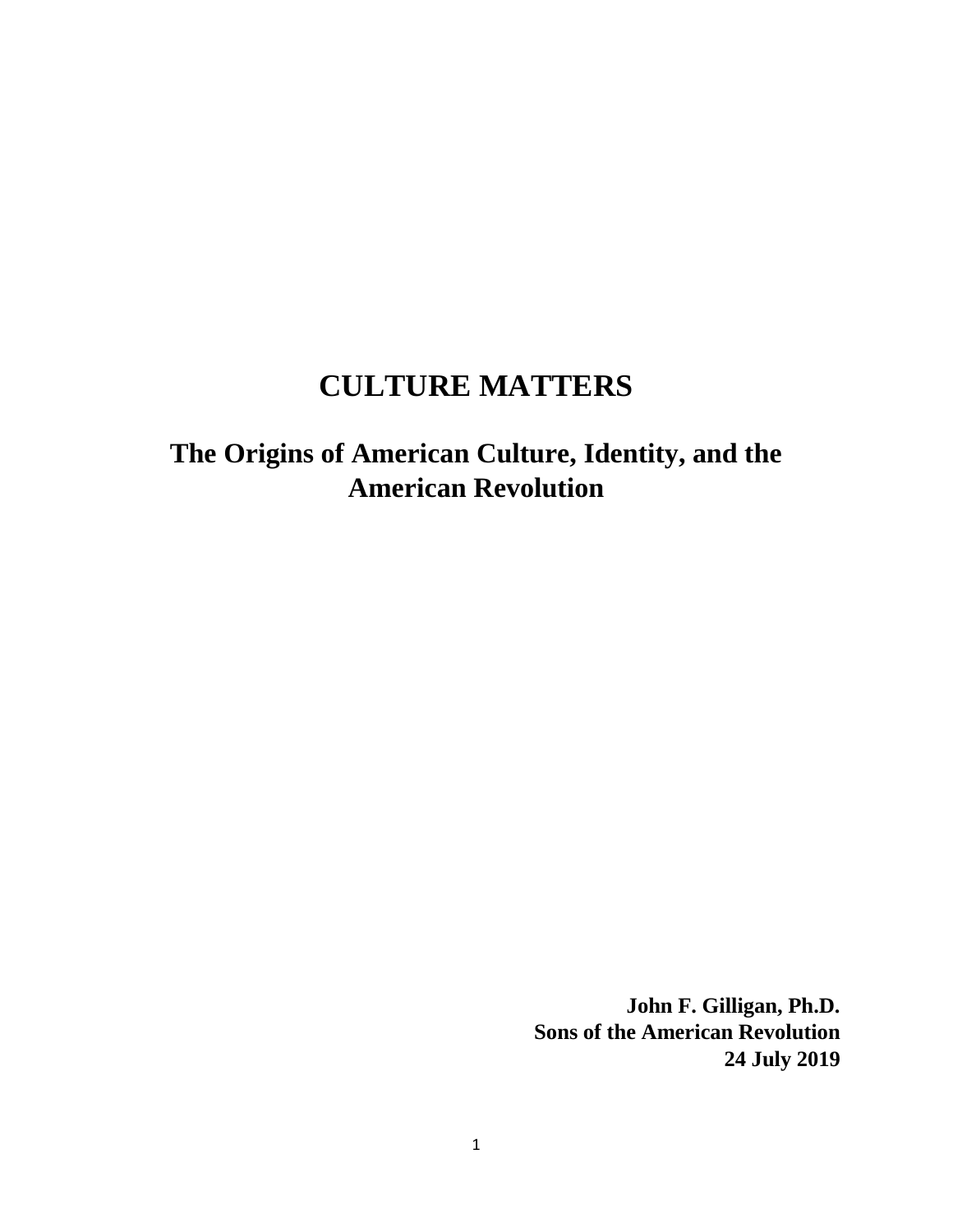## **1 PREFACE**

"These are the times that try men's souls," wrote Thomas Paine. George Washington read it again to the Continental Army while at Valley Forge that winter of 1777-78. It was the lowest period of the Revolutionary War.

The men were dying like flies from hunger, cold, and disease. The Confederated Congress was gridlocked over colonial affairs: financing the war and quotas for new soldiers. And Congress was failing miserably in supplying the troops with food, clothing, and ammunition. No congressman even visited Valley Forge until Washington insisted upon it.

Meanwhile, 24 miles away, citizens were supplying the British army while they occupied and partied in Philadelphia with whatever they needed. Worse, the very people responsible for getting available supplies to Valley Forge were profiteering from the system while food rotted, and clothing remained in the warehouse.

Talk about a divided nation! Was it even a nation, which even Washington asked? And what did it mean in the first place to be an American? All these questions erupted at the same time the Revolutionary War was on the verge of implosion.

There are many parallels between now and then. A gridlocked Congress, a nation being trashed as fundamentally racist, homophobic, sexist, xenophobic, and for economic exploitation. The American flag, symbol of the nation, is seen by some as a symbol of hypocrisy and oppression. The memory of those who gave their lives that this nation might live seems all but forgotten.

This hardly makes for a strong nation or any sense of a common American identity. In fact, it makes for a cultural civil war. Can violence be not far behind?

An essay on the American culture and its origins is not only appropriate but necessary for our times. A historical amnesia seems to possess many minds. We have forgotten that no nation in the history of humanity was ever formed like America. But, can people with a multiplicity of races, ethnicities, religions, and a myriad of political beliefs where all live freely together really ever exist?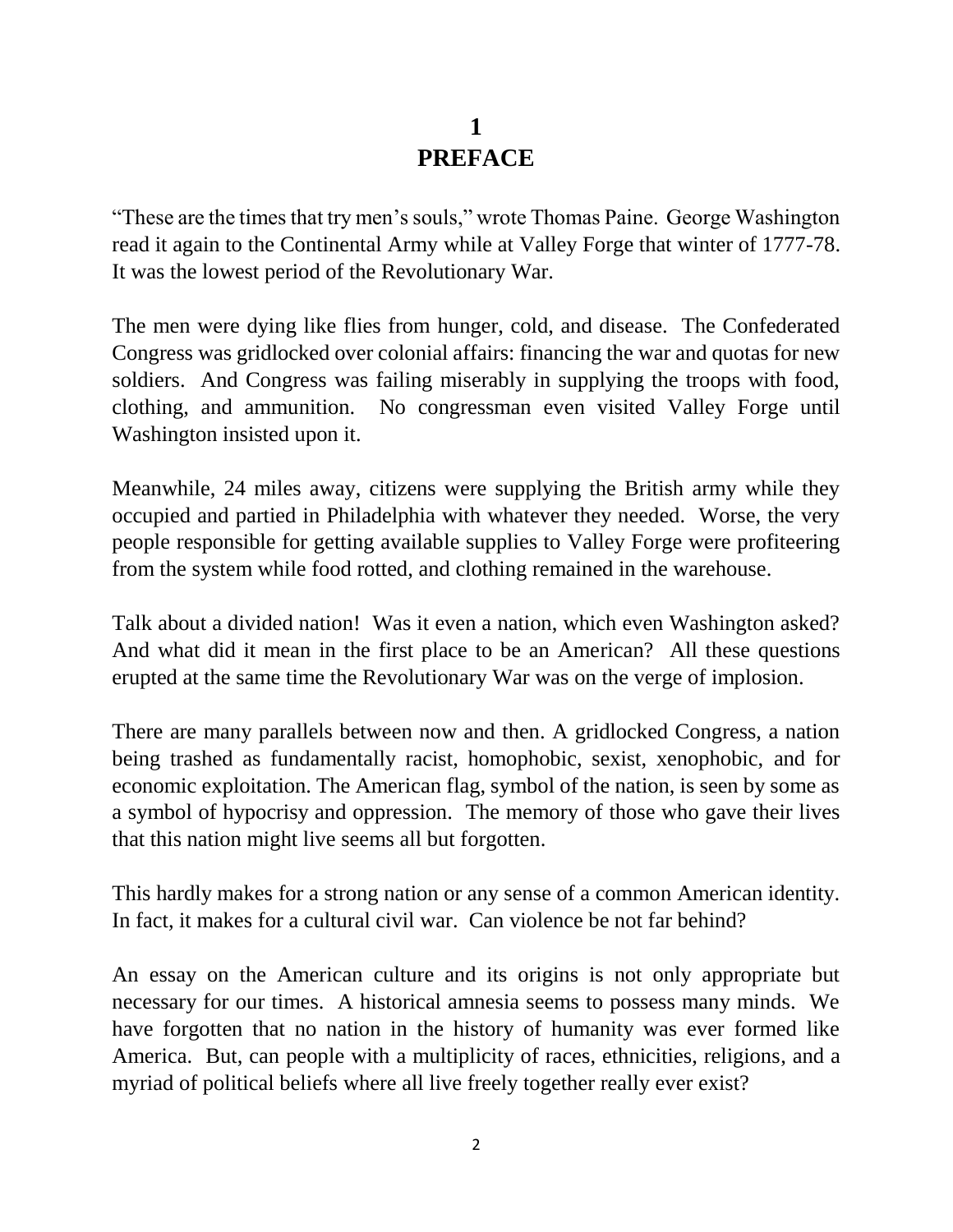Yet that slowly emerged as an America's vision. Frist articulated by Jefferson and then clarified by Lincoln. But a vision isn't reality; it only initiates the making of reality.

It's the height of historical ignorance and naivete to think that all this should have materialized on July 4, 1776. The criticism of the Declaration: "They still had slavery," is supposed to illustrate its hypocrisy. Many like to refer to slavery as America's original sin. Slavery was a horrible condition practiced across the world since antiquity by every racial group. It was mankind's sin.

Furthermore, July Fourth produced no nation. It was a declaration that the colonies were "Free and Independent States." And that meant war.

This was the first giant step on the evolutionary and unforeseen path to nationhood. The immediate goal was to win the War so that the Independent States could run their former colonies like they always did.

The Declaration of Independence itself was pretty much ignored for several decades. But it did provide a blueprint vision of what kind of a nation America could be. For a start, five of the Independent States had abolish slavery several years before there was a Constitution of the United States: Pennsylvania, Massachusetts, New Hampshire, Connecticut, Rhode Island, and Vermont, a territory, abolished it first in 1777.

Remarkably, the Confederated Congress (1775-1787) in one of its last acts passed the Northwest Ordinance. These thirteen Independent States unanimously approved the prohibition of slavery in the Northwest Territory—the future states of Ohio, Indiana, Illinois, Michigan, Wisconsin, and Minnesota. The "Spirit of 1776" was having some effect.

Nation making went into effect 4 March 1789 after the Independent States ratified the Constitution of the United States. Yet would the written words ever translate into effective action that also contained the spirit of the Declaration. This was America's great experiment. No nation had ever attempted anything like it.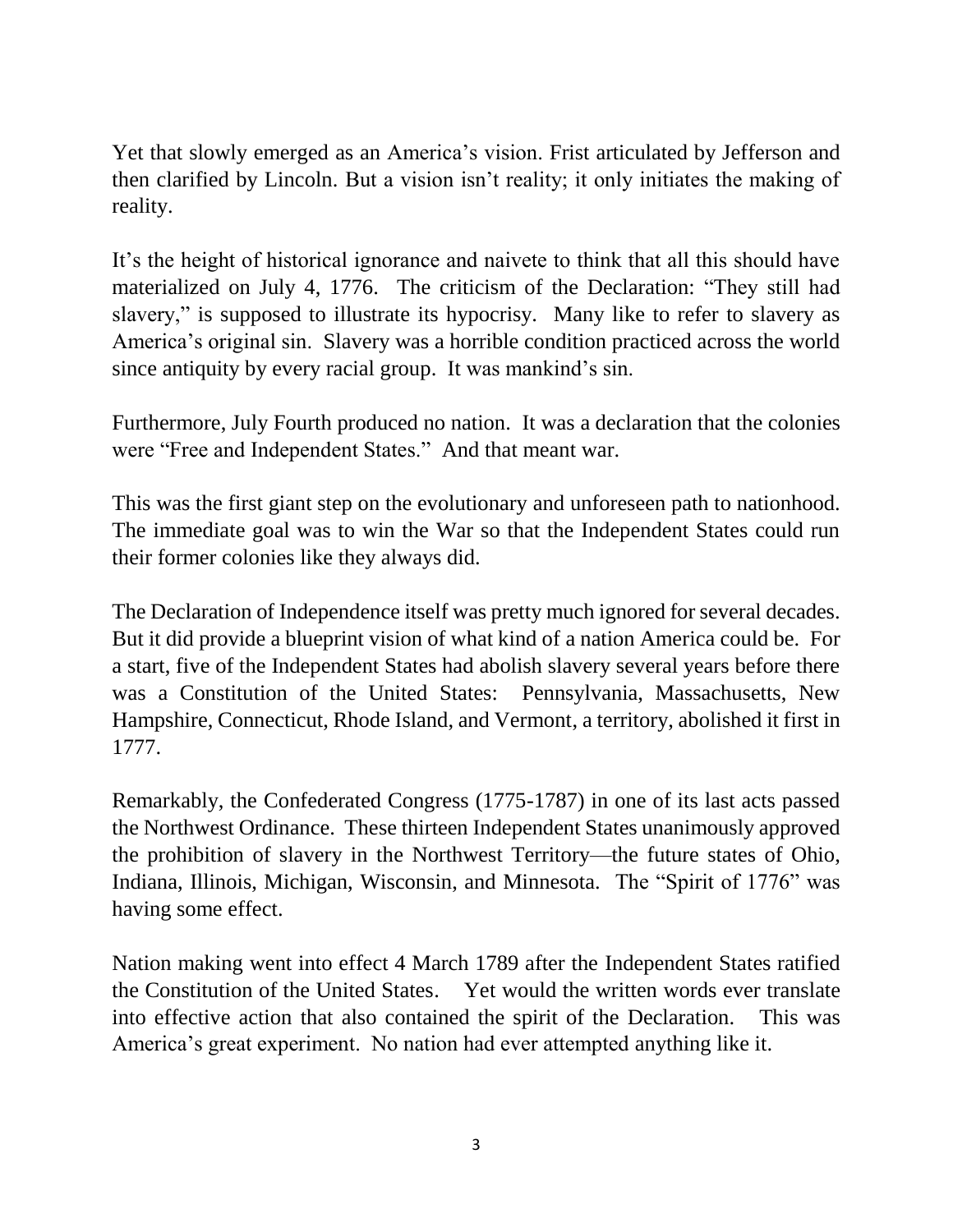In the middle of the Civil war, Lincoln asked: "Can this or any nation so conceived and so dedicated long endure?" That's always a haunting question. For democracies generate centrifugal forces that can shred it apart. Is there anything that keep it together?

Only the virtue of the people. And a vision that can keep us on course.

This essay is the story of the origins of the American culture and American identity that underlies our nation. The foundation was laid down between 1630 and 1801 from the Puritans to Jefferson's first inaugural address. There was no awareness of any of this until King George III came to the throne in 1761. The American Revolution had begun.

A distinct American culture began during the next 15 years. But it was fragile and contested. It almost shattered to bits during the Civil War (1861-1865).

The American vision has always been an ongoing enterprise and a hard slog. The torch of the Spirit of 1776 passes from one generation to another. Whether this heritage will endure depends upon us the living. That future remains to be written.

From the first British settlers in 1607 at Jamestown to 1776 in Philadelphia a cultural mindset and way of self-governing was being transformed. That July  $4<sup>th</sup>$  was a historical turning point for humanity. It's summed up in the American Creed.

# **THE SPIRIT OF 1776 The American Creed**

We hold these truths to be self-evident,

- (1) that all men are created equal,
- (2) that they are endowed by their Creator with certain inalienable rights,
- (3) that among these are life, liberty and the pursuit of happiness.
- (4) That to secure these rights, governments are instituted among men, deriving their just powers from the consent of the governed.
- (5) That whenever any form of government becomes destructive of these ends, it is the right of the people to alter or to abolish it, and to institute new government …most likely to effect their safety and happiness.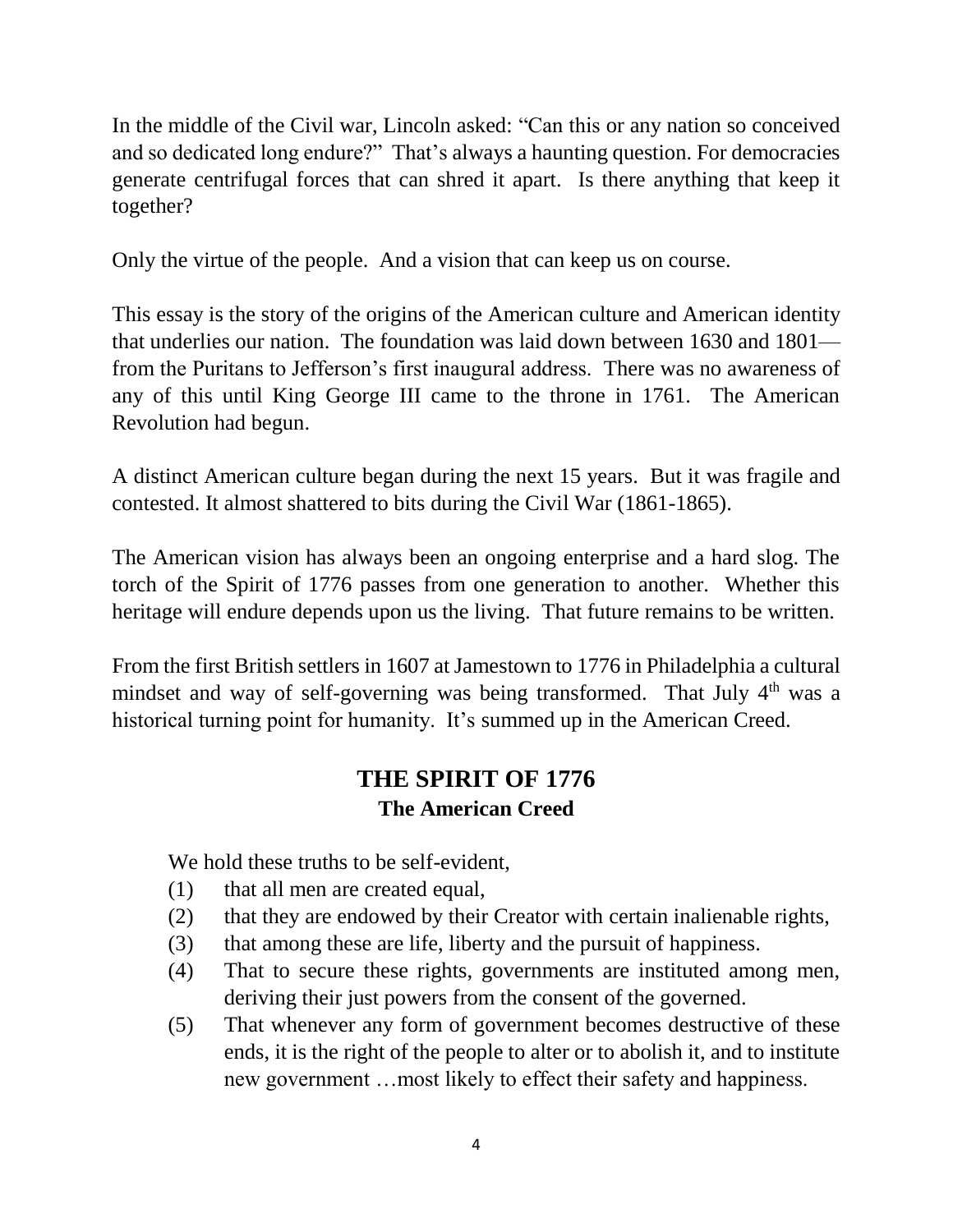## **2 INTRODUCTION**

The origins of the American culture and identity were rooted in self-government. This is the essay's central theme. Yet *caveat emptor*. Let the buyer beware. Selfgovernment is not as simple as it sounds. It's fraught with complexity and often borders on chaos.

Why? Because it is a human institution and operation. And conflict lurks within.

Self-government is the foundational concept for understanding the origins of American culture. It's the poll around which the American Revolution took place. And it continues to be the nucleus of America's political, social, economic and cultural evolution.

Self-government was an inherited practice, a way of living, that the first British settlers brought to North America. It was part and parcel of their county cultures dating back to 1215 in the Magna Carta.

The idea and practice of self-government developed and expanded over the centuries and became embedded in the British Constitution. This is an unwritten constitution in the sense that there is no one book in which it is found.

It consists of common law, judicial judgements, acts of parliament, and agreements between the people and monarchy. The English Bill of Rights (1689) was its highwater mark.

Their constitution made the English, loyal subjects of the king, the freest people in the world. Ironically, that very constitution served as justification for the Americans' Declaration of Independence "to solemnly publish and declare…that all political connection between them and the State of Great Britain is and ought to be dissolved."

We know that story. But the American Creed within the Declaration is too often overlooked. Lincoln seized upon it. He praised Jefferson for introducing "into a merely revolutionary document, an abstract truth, applicable to all men and all times."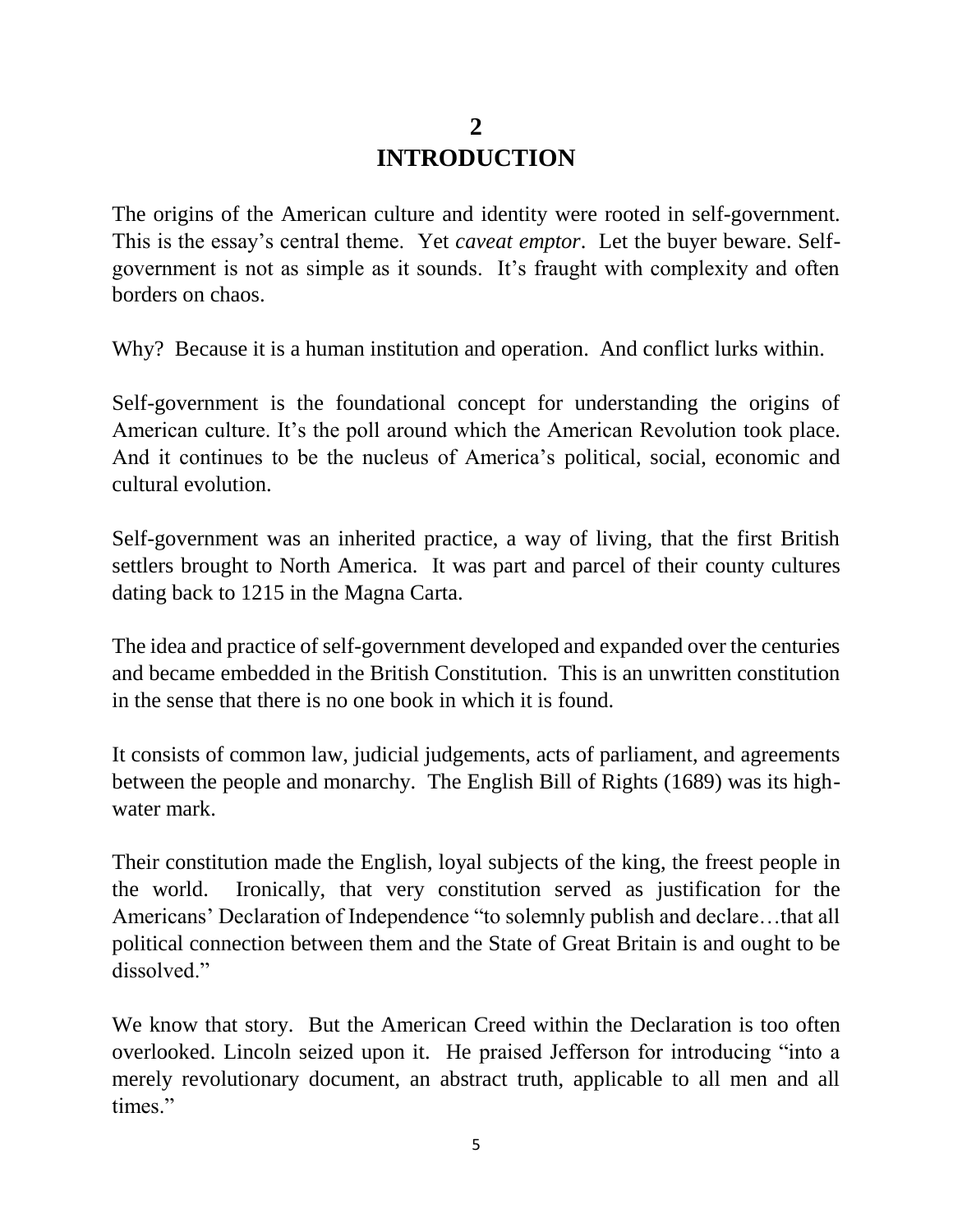It's the core of American belief and the backbone of the American Identity, the soul of America. That Creed serves as our corrective force when the nation gets off track. The Fourth of July is a tradition and ritual that reminds us of this. In the end, it's what ultimately unites us as Americans.

The American Constitution completed 17 September 1787, and submitted for the people's approval, is in tune with the Spirit of 1776. Its preamble as was Jefferson's is exquisite in its articulation and conciseness of purpose. It reads:

We, the People of the United States, in order form a more perfect union, establish justice, insure domestic tranquility, provide for the common defense, promote the general welfare, and secure the blessings of liberty for ourselves and our posterity, do ordain and establish this Constitution for the United States of America.

This is America's fundamental law. That means no Congressional or state legislation or Presidential orders, or anyone's can violate the Constitution of the United States of America and the fundamental rights of the people. The Supreme Court serves as the ultimate judge in these matters.

Self-government sounds great. But as we experience, it's also a source of destructive political conflict and social tension.

How can that be? We are, after all, said Lincoln: "A government of the people, by the people, and for the people," That seems pretty simple and straight forward.

But Lincoln also noted a very human factor, the fly in the ointment: "We all declare for liberty; but in using the same word we do not all mean the same thing."

The same can be said for the concept of self-government. It's fraught with misunderstandings and a perpetual source of tension and conflict. So, it's important to get a handle on some of that complexity to better understand ourselves.

Between 1630 and 1775 there were four waves of British settlements. Now known as the Thirteen Colonies. They were chartered by the kings at different times for different purposes. The settlers brought with them four different meanings of self-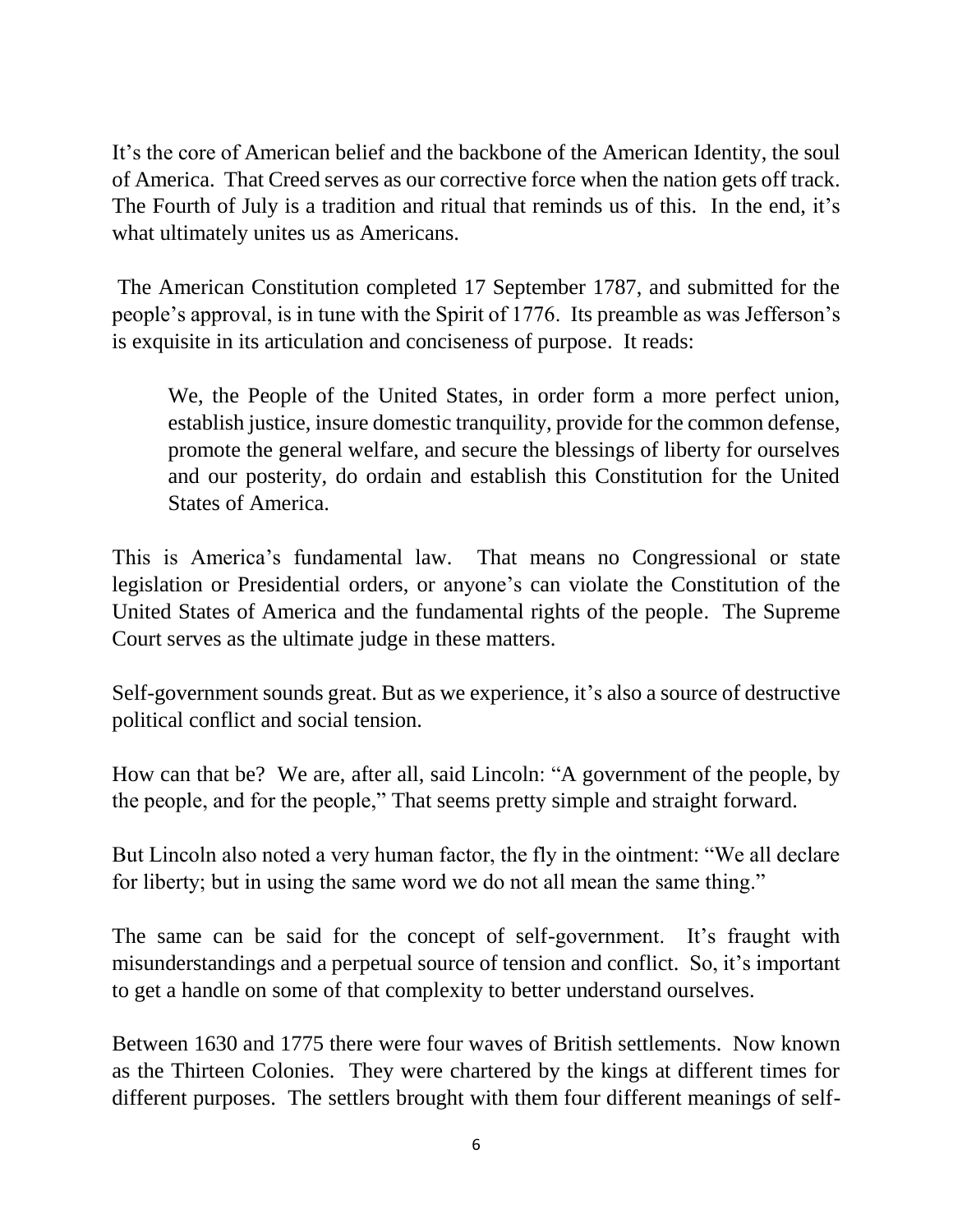government: Community Freedom; Hegemonic/Oligarchical; Reciprocal Freedom; and Individual Freedom. These interpretations of self-government reflected not only different but even opposite understandings about freedom itself. They would play out in American life through the election of Thomas Jefferson, the Civil War, and today.

From the first landings on the North American shores, the political house of America was divided in four major ways. Each way had its own variations, nuances and spins. That's how we got the colonies of Rhode Island, Connecticut, and New Hampshire. The cultural seeds of sociopolitical disagreements, conflicts, discord, and violence were unwittingly sewn when British settlers first set foot on land.

The New England colonies understood self-government as a community's freedom to determine its own religion, political order, and codes of conduct. If you agreed, you could join that town. If not, life and limb would be safer in Rhode Island.

The Middle Atlantic colonies understood self-government in terms of reciprocal freedom. What you would grant to yourself ought to be granted to others. Freedom of conscience was sacred. There were serious penalties for anyone trying to impose their beliefs upon another. Elections were frequent, ranging from 3 to five times a year.

The Southern colonies, especially Virginia, had an oligarchical understanding of freedom. Some men were born to rule and the rest born to be ruled. Freedom came in degrees based in birth and socioeconomic class. Those in the upper class, the Cavaliers, ruled. Those in the lower class deferred. And this carried on well into the 1900s.

Finally, the Backcountry settlers were the last and greatest number of settlers from Great Britain. But they were the least wanted. Consequently, they were shuttled into the backcountry.

From their self-perception the backcountry folk were as good as anyone else who walked the earth. Challenge that and you might not live to see the end of day. Being highly individualistic, self-rule was about each man being free to do exactly what he willed. They were offered free land and scooted into the back country of PA, MD, VA, NC, SC, and GA.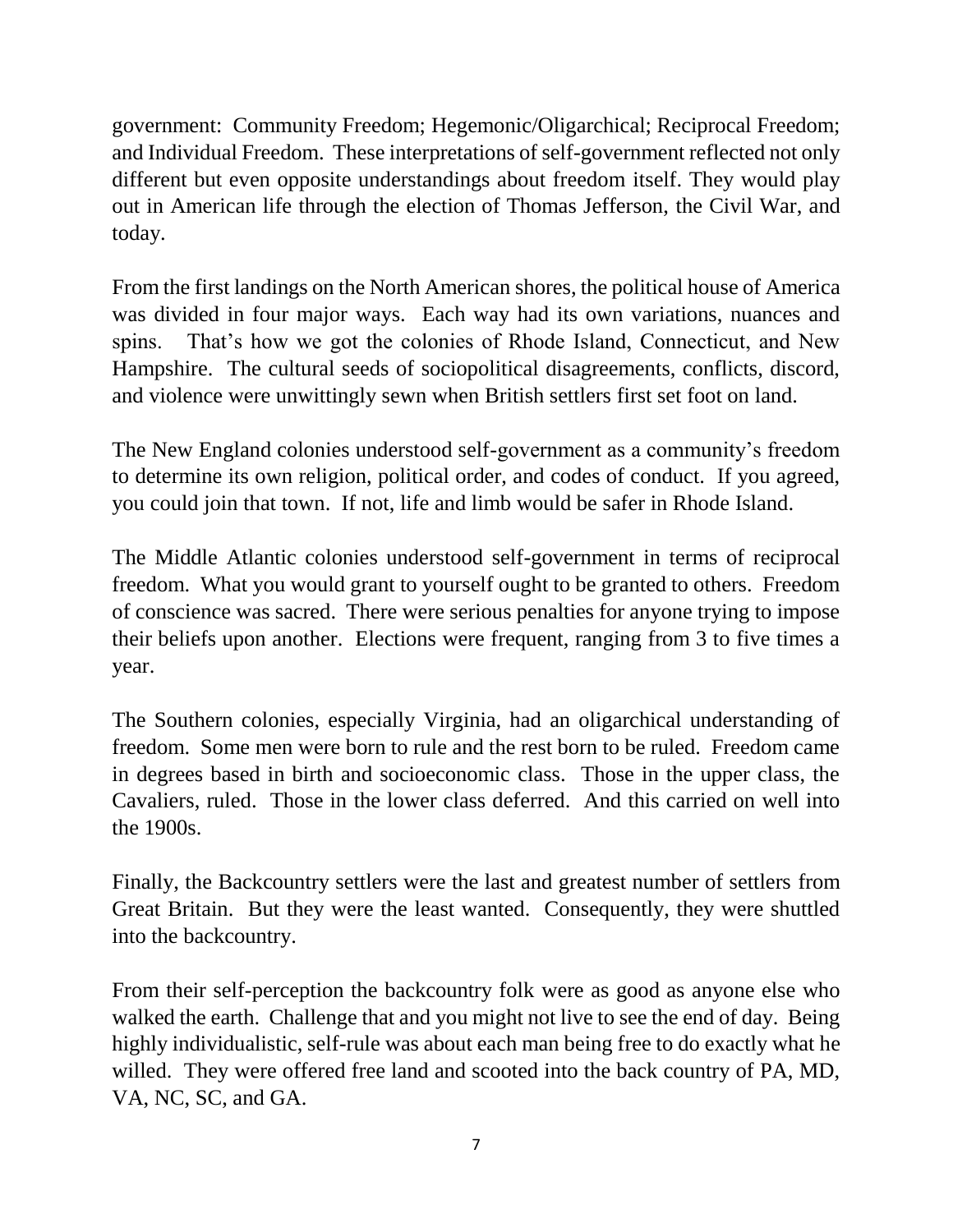The colonial and backcountry settlers inherited their cultures from distinct regions and counties of England, Scotland, and Ireland. They brought their cultures with them and adapted them to their new American environments.

These cultures were isolated, more divisive than unifying, and became a source of discord between the respective colonies. The only unifying force was the mother country, England, and their rights as British subjects under the British Constitution.

The essay focuses on the origins of American culture as the launching pad for the American Revolution (1761-1801) of which the Revolutionary War (1775-1783) is an integral part. If the War were not won, the American Revolution would have been still-born.

Since this is a historical cultural analysis, what's meant by culture and history is first explained. A brief historical 30,000 foot overview of the historical context is given.

A description of each of the four cultural zones follows. Self-government is a two sided coin: religion and freedom. It characterizes the four cultural zones of early America. But they had radically different interpretations. We still wrestle with them. The essay concludes with Thomas Jefferson's inaugural address of 1801. The passing of power from one factious party to another without violence.

It's a complex story. Sorting through it is like Ancestry.com. Yet it's the only way to discover our roots as Americans.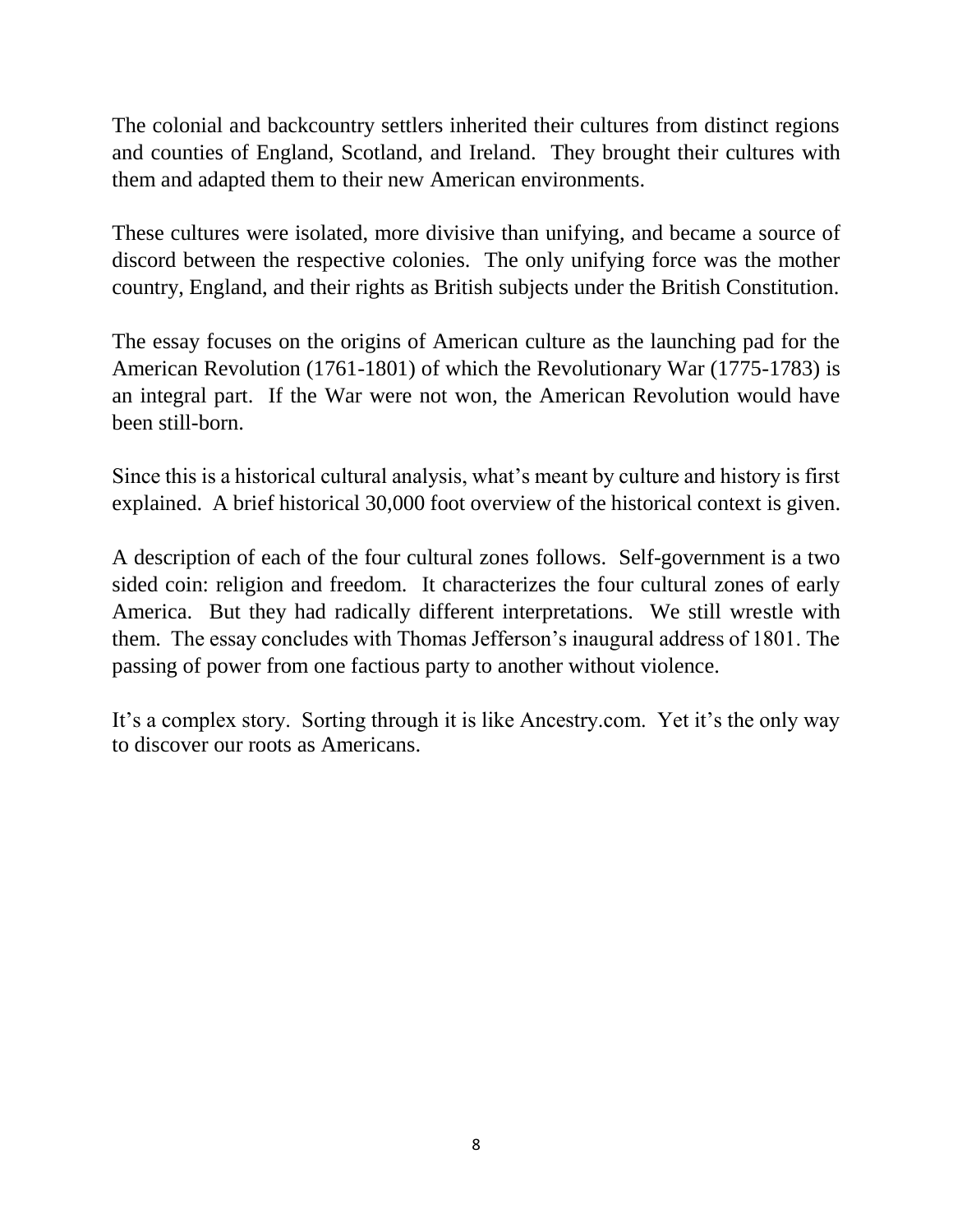# **3 CULTURE**

When people speak of the environment, they are generally referring to the physical environment. Is it beautiful or ugly, clean or filthy, healthy or toxic? When it comes to human communities, we generally use the term culture to describe it: good or bad, safe or dangerous, healthy or toxic. And we don't seem to need a dictionary definition of culture to do this.

Clean air and clean water are major environmental health concerns. The Flint, MI toxic lead-laced water crisis that began in 2014 still endures. Los Angeles' air quality suffers from smog, haze, soot, and acid rain. According to USA Today, it's America's most polluted city. The health consequences of these environments are well-known and tragic.

But social groups from families to nations also have a unique environment, which we call cultures. They can be just as healthy or toxic as any physical environment. In fact, the quality of our physical environment greatly depends upon a society's culture.

We observe and experience cultures wherever we travel. Italy, France, India, Egypt, and Thailand not only speak in different languages but have different customs, emotional attachments, and ways of doing things.

We avoid certain areas of our major cities in America for safety reasons. We also rank our neighborhoods according to how they look and are cared for. Some communities feel safer than others. In other words, we make cultural distinctions and judgements, often without ever using the word culture.

These judgments are like flash lightening. We act upon them just as fast. It's part of our biological nature rooted in survival mechanisms. Differences alert us to danger: a stranger, an unexpected sound, a growling dog, etc. We suddenly become more alert and guarded.

These are stress survival response. The majority of these are false alarms, false positives. On the other hand, a failure to respond could be deadly, a false negative.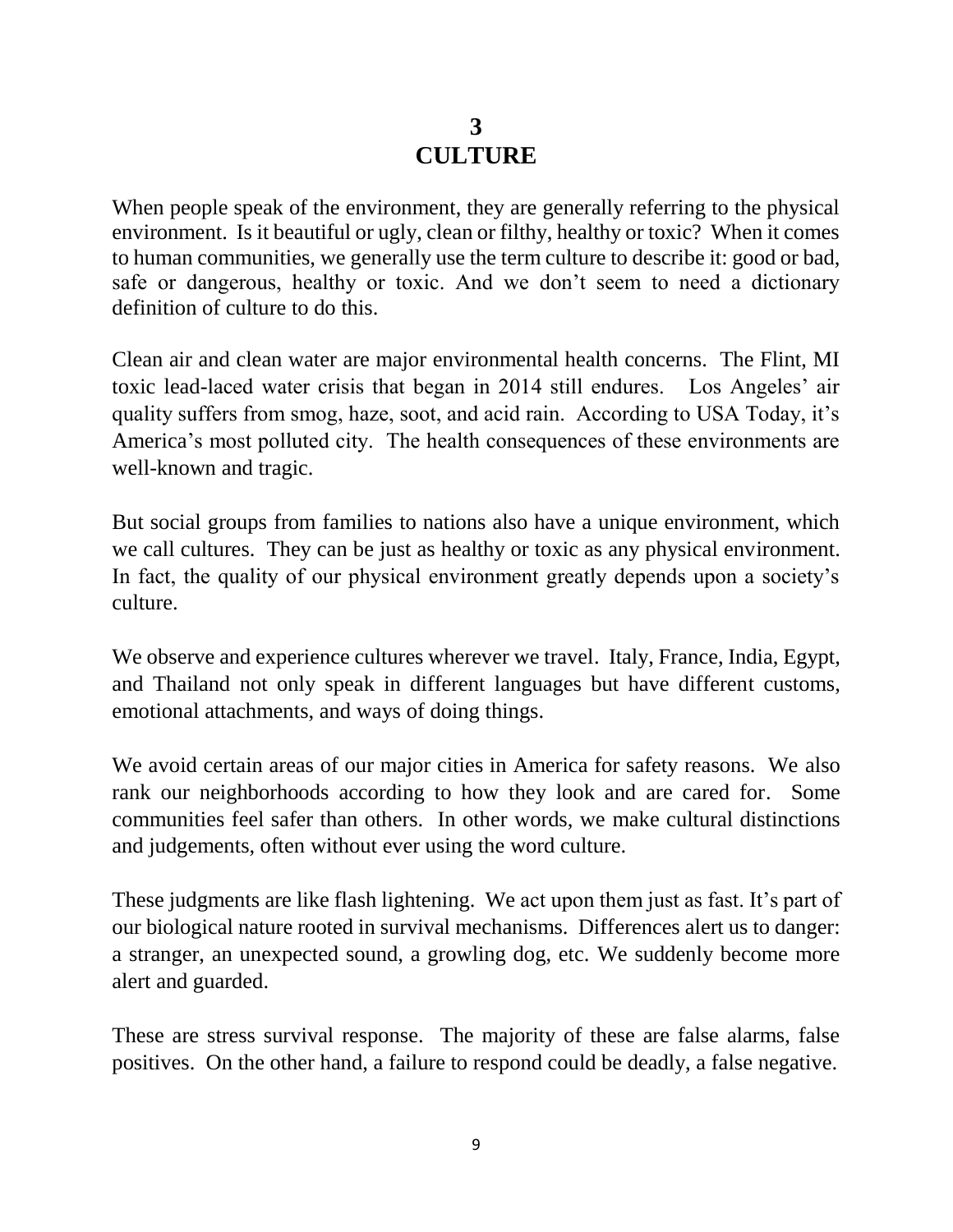Many of these are innate, biologically wired. But since few of us are huntergatherers, modern day responses have been culturally acquired. That is, they have been learned. They are the products of worldviews (zeitgeists), beliefs, attitudes, emotional attachments, manners, and ways of behaving that differentiate one social group from another: family, community, organization, institution, city, state or nation.

Humans have great learning and adaptive capacities. But context, the cultural and physical environments, modifies everything. No matter what genes we have, leadlaced water can inhibit gene expression and damage cognitive performance. But so can child abuse stemming from a dysfunctional and toxic family. Culture matters at the micro level of a family to the macro level of a nation.

Some may readily write all these off as biases. (Which, of course, is often just their bias.) But the greater point is that they overlook a fundamental fact of human nature. We all construct frames of reference to see and understand our world and act accordingly. Without a reference frame life becomes pure chaos.

Reference frames, zeitgeists or world views, aren't relative. Some are more helpful for human flourishing than others. Some cultures are simply better than others. It's why parents have a natural concern about where they live, the friends their children have, and the schools they attend. Culture matters. Not to see that is an act of intellectual blindness.

Culture is at the core of every social group, family or nation. It's the electromagnetic force, like protons, neutrons, and electrons, that keep groups intact or glued together. But they can decay as well.

Like the nucleus of an atom, culture consists of three parts. Instead of protons, neutrons and electrons there are beliefs, emotions, and behaviors:

1) Beliefs are shared convictions, worldviews/zeitgeists, attitudes, values, and ways of perceiving the world. But these are not just rationally and derived abstract concepts.

2) They are also marinated in emotions. We have strong feelings about our beliefs and convictions. We have mutual sympathies. It's part of human nature from which no one escapes. And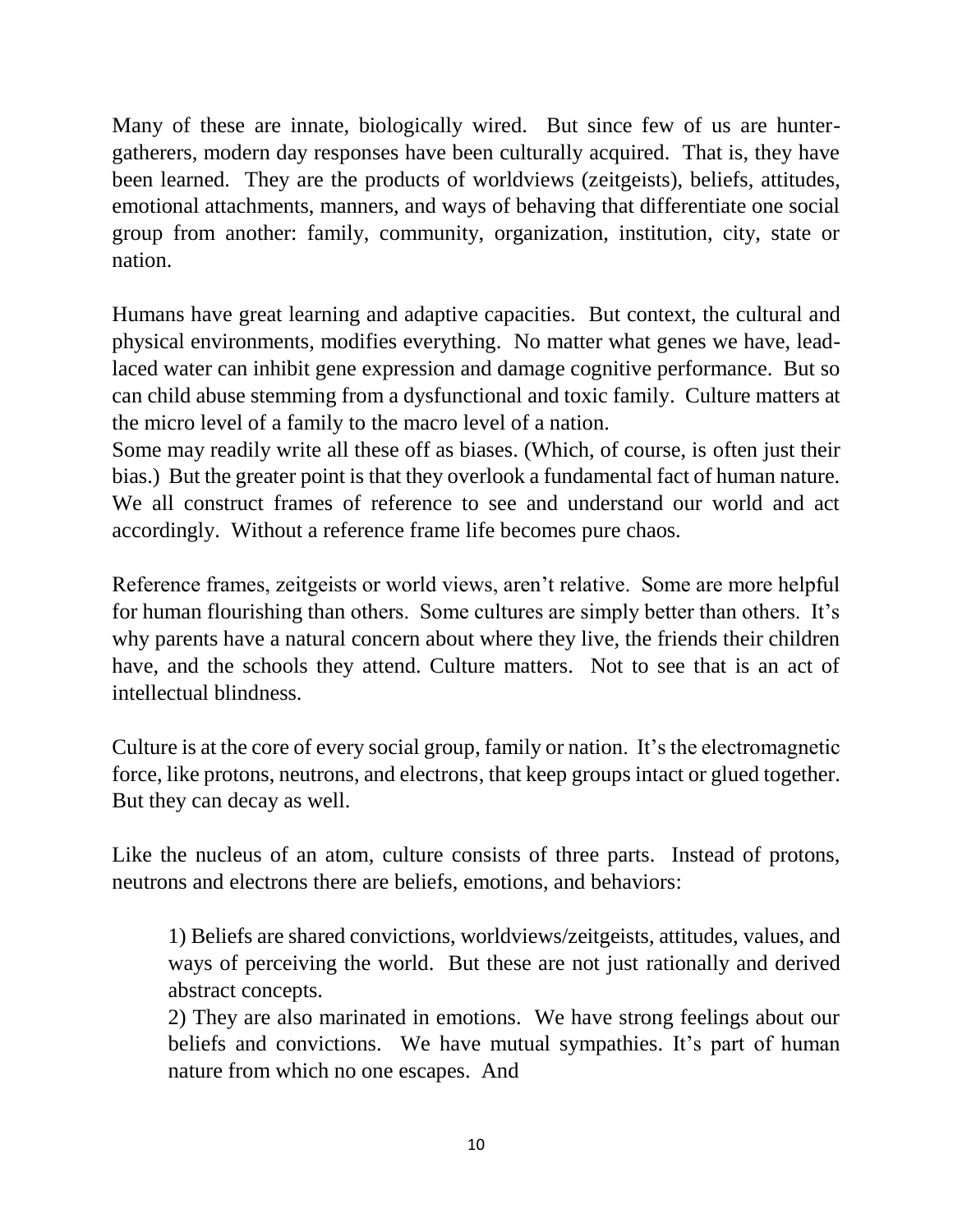3) A culture's beliefs and emotions are expressed in common patterns of group behaviors. These behaviors forge a cultural unity, identity, and reflect a group's character.

The French shake hands while the Italians hug and kiss are simple and obvious examples. The more complex ones are related to beliefs, ways of perceiving, attitudes, values, emotional attachments, customs, and manners.

Observation tells us that India and China are culturally different from Europe and the USA. The USA is different from Europe. Both are different from Iran and Pakistan; and they from each other. The habits of the heart, mind, and action vary among nations as well as families. Few people are migrating to Somalia.

Likewise, historical observations tell us a great deal about American culture and American identity. The American Revolution was a 40 year period of transformation. From being loyal subjects of the king, Americans became citizens equal to one another. From being part of the British Empire, America became a republic and assumed "among the powers of the earth, the separate and equal station to which the Laws of Nature and of Nature God entitled them…."

It was an extraordinary cultural phenomenon. It had never happened in history. It was the experience and concept of self-government that drove this cultural transformation.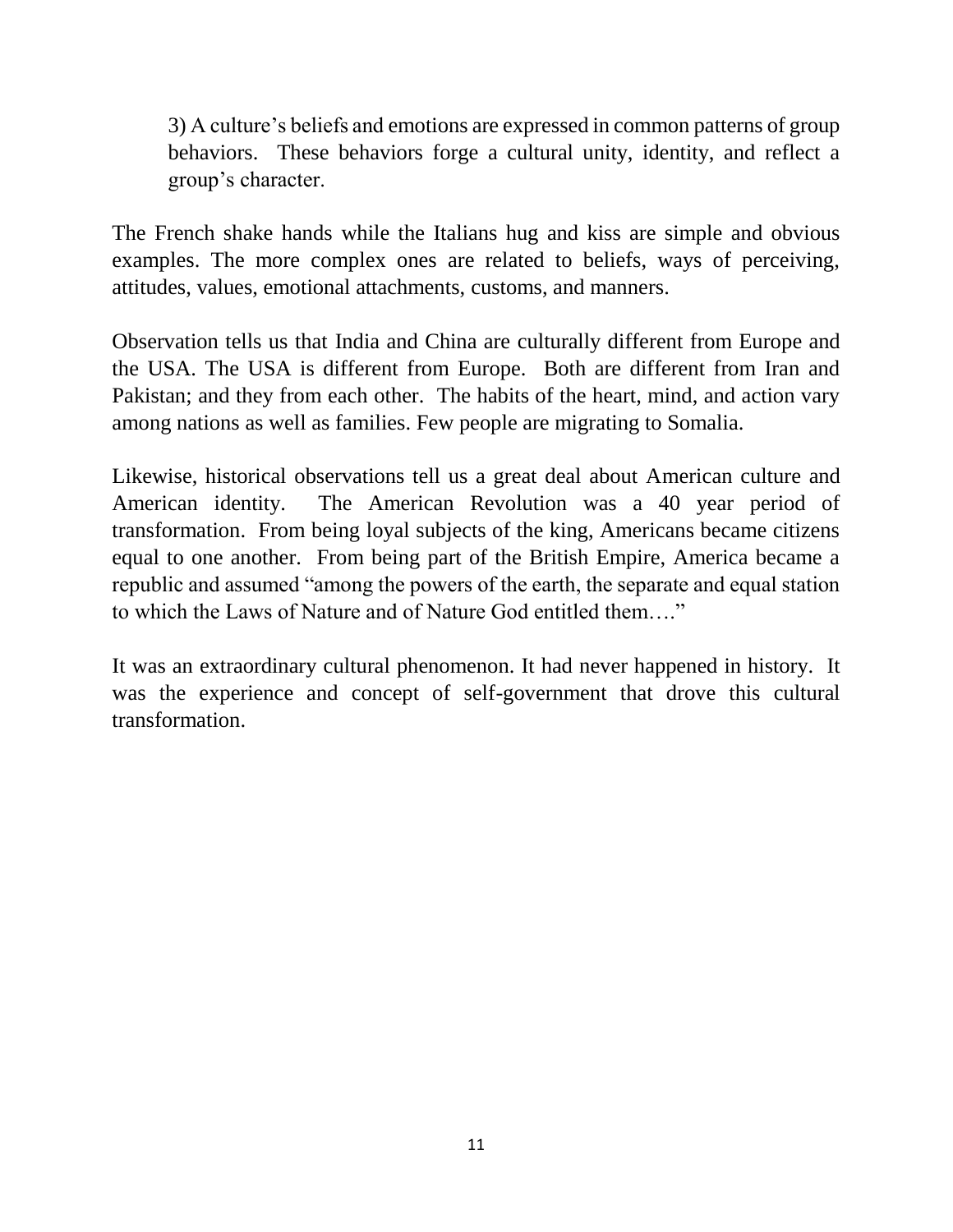## **4 HISTORY**

All history is about people and their relationships. It's what interests us and the stuff of life. Herodotus is the father of history. He set off to inquire, investigate, into the causes of the Persian Wars. The word inquiry comes from the Greek word *ἱστορία*  (historía). It's an inquiry about events. What happened? When and by whom? And what were the consequences?

There's the old joke about the New York City detective who quipped: "If I have nine witnesses, I get nine stories." History like crime is a kind of detective work. There are facts. But there are always interpretations of the facts depending upon their context. Is it a murder or an act of self-defense?

But history is more than criminal detective work. For crimes are usually reduced to a simple cause and effect. Most history from Herodotus to the late 20<sup>th</sup> century followed that model.

But there has been a realization that historical events are far more complex and can't be reduced to simple causes and effects. For there are multiple factors interacting with one another out of which emerge surprising, unforeseen, and unpredictable events. Current historians try to capture this dynamic.

How is it that the American patriots won the Revolutionary War against the most powerful empire in the world? It's a complex story with many contingencies luck—that could have gone the other way. Yet people and nations can make their own luck. Nevertheless, it was a narrow win for the American patriots.

And by 1786 the old self-government of the Confederated Congress was unraveling. So too in 1800 and the Civil War of 1861-65. The nation had its share of fractures well into the 20<sup>th</sup> century. Self-government has more of a history of being on the ropes than governing.

Forging a united nation with a common identity is a long and hard enterprise. We're still working on it because it's always breaking down, entropy. And as we approach 2020 many can still ask with Lincoln, whether this "nation, or any nation so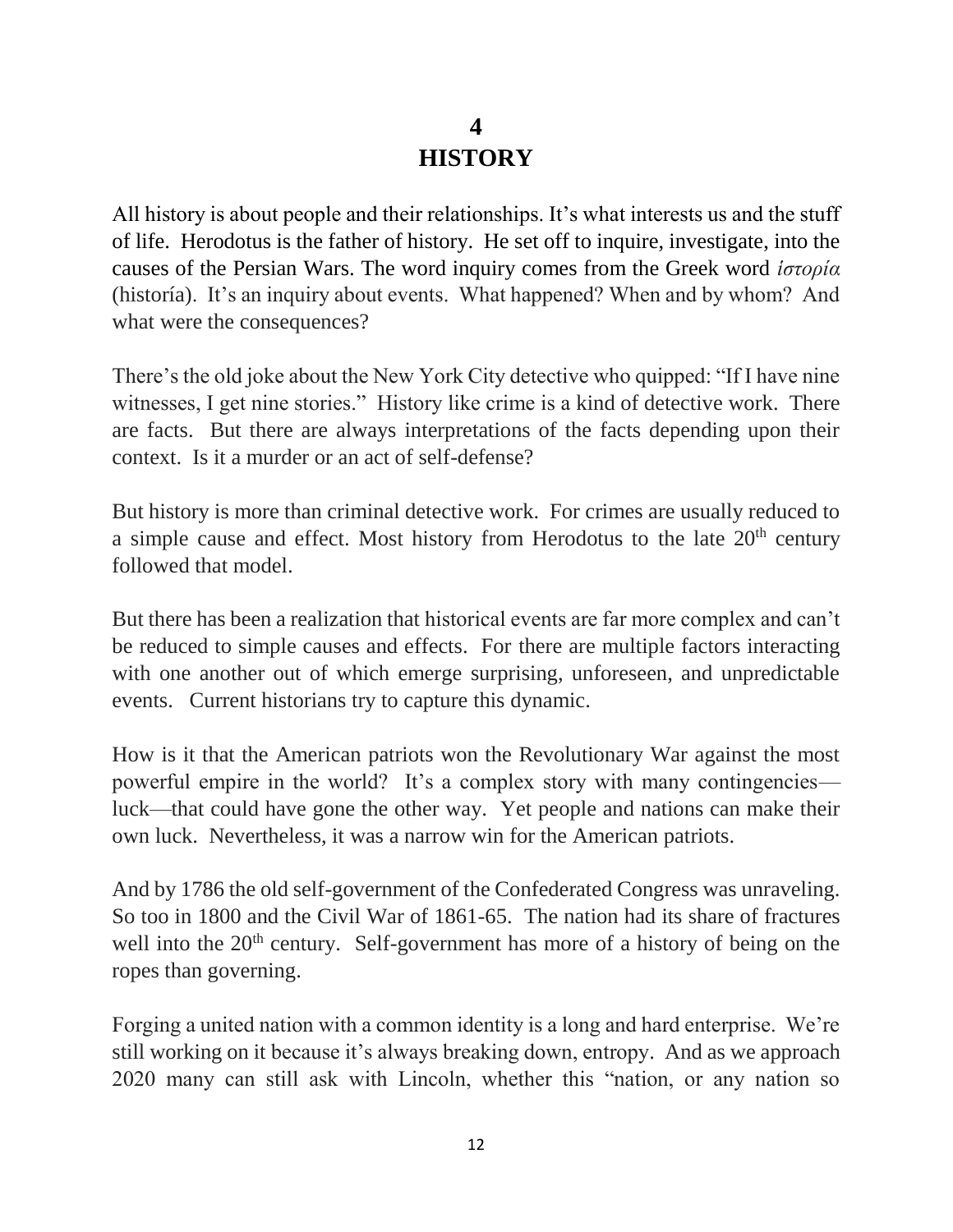conceived and so dedicated, long endure." The answer lies, as it always has, in the hearts and actions of We the People.

For historians, presentism is a mortal sins. Presentism is the act of interpreting and judging a past age in the light of present beliefs and morals. It fails to take account of the historical context and sociopolitical gravitational forces that existed yesteryear. It assumes that if we lived then, we would have known better and acted differently. There's a high probability that we wouldn't.

In fact, it is quite arrogant to think so. We, who have lived through the most murderous century in world history, should be quite leery about human nature. For we share in all its propensities. Whatever humans have done before we can readily do today.

The task here is to set aside judgements and try to see the world through the minds and experiences of those who lived several centuries ago. In this case, it will be the North American world of the 1600s and 1700s. And that history can teach us much about ourselves as it does them.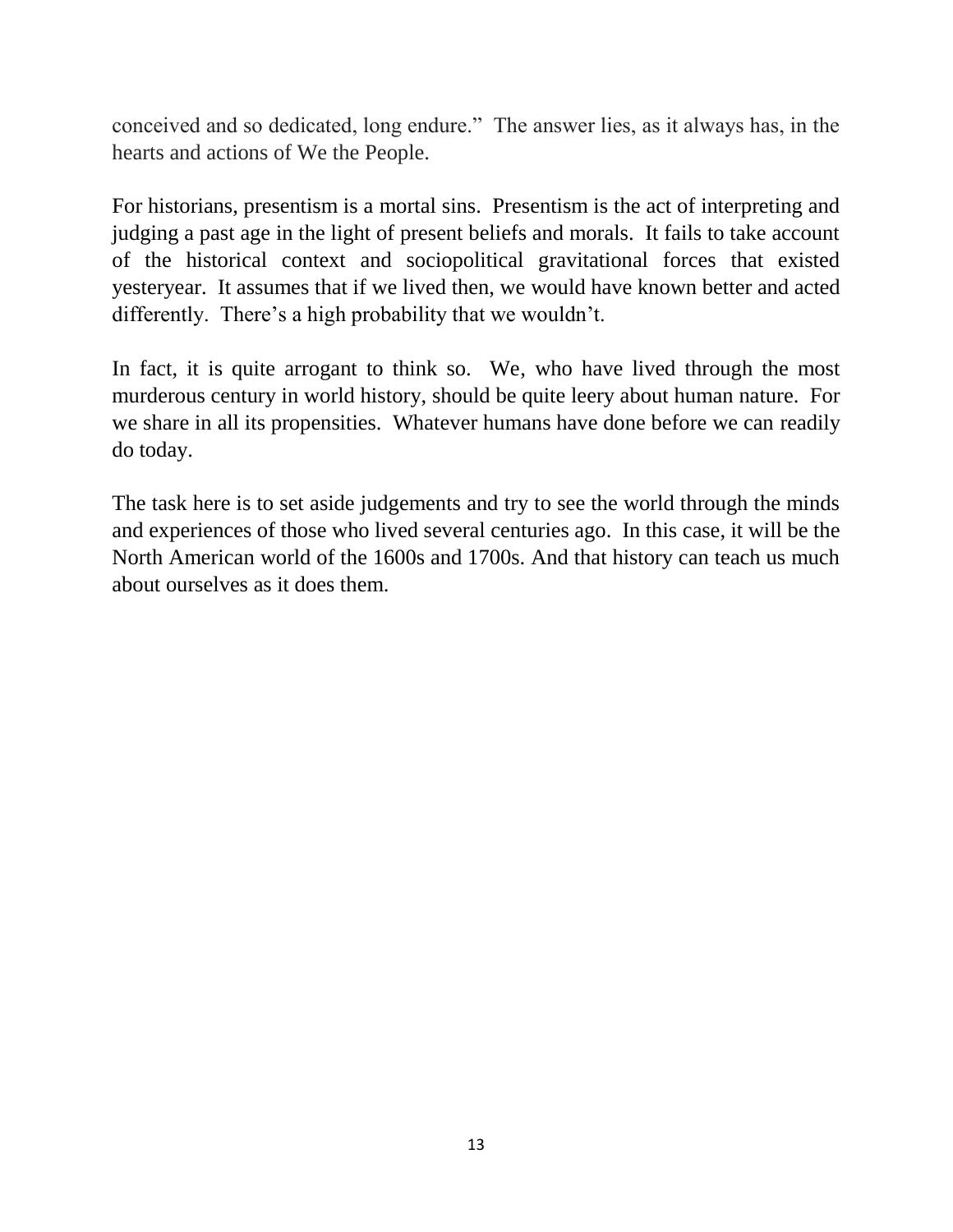## **5 COMING TO AMERICA**

In the last decades of the 1500s, England was a second rate power. Spain and Portugal were yoking the globe with their ships of trade and commerce. **[See Map 1]** Portugal had traders, but Spain had conquistadors. Consequently, Spain gobbled up a good part of the Americas and Europe. France had the greatest chunk of North America. Left was a slice of land along the North American coast between Canada and Florida**. [See Map 2]**



**Spanish galleon routes (white): West Indies or trans-Atlantic route begun in 1492, [Manila](https://en.wikipedia.org/wiki/Manila_galleon)  [galleon](https://en.wikipedia.org/wiki/Manila_galleon) or trans-pacific route begun in 1565. (Blue: Portuguese routes, operational from 1498 to 1640)**

Queen Elizabeth I had Walter Raleigh, her chief of security and advisor, send out explorers (1580s) to get a stake in the American continent before it was all gone to her to chief rivals, Catholic nations. The Protestant Reformation was still in full bloom. The only land free of either Spanish or French inhabitants was, as is known today, between Maine and Georgia. Raleigh named the entire area Virginia. Elizabeth I was also well-known as the Virgin Queen.

The first settlements under Raleigh were at Roanoke off the banks of North Carolina—for him, of course, it was Virginia. But they were abysmal failures. Roanoke was a death trap. The 120 men women and children who arrived would never be heard from again. The mystery of their disappearance continues.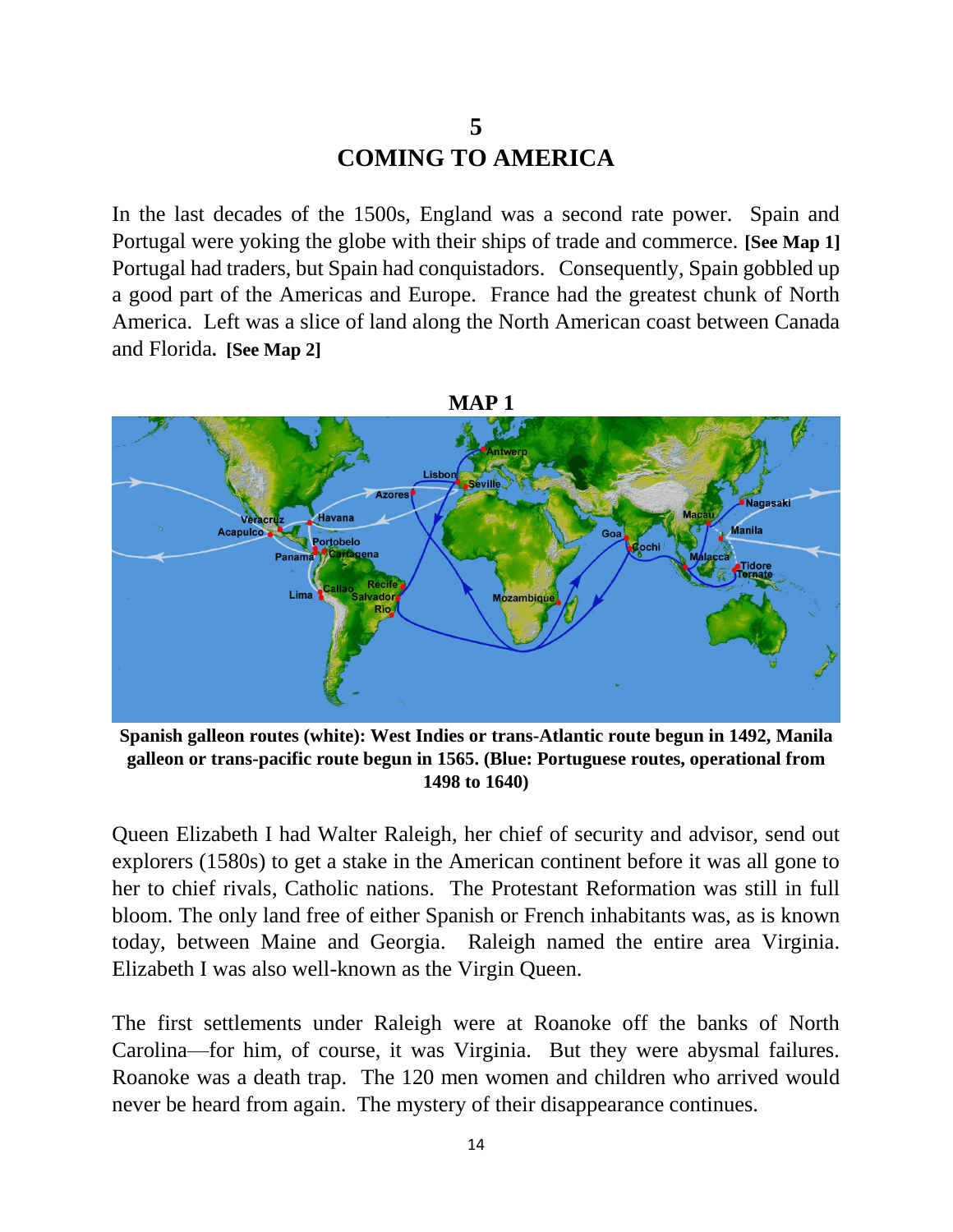The only good news for Elizabeth I was in 1588 when the Spanish Armada was destroyed in an attack on England. It was a tragic loss for Spain. They were out maneuvered defensively by the English and crushed by a major storm destroying their fleet and losing 55,000 men in the process.

That planned attack was the largest joint navy-army formation in history. It was only exceeded, and successfully so, on 6 June 1944 (D-day).



**MAP 2**

**New Spain, New France, and Virginia**

The loss of the Spanish Armada was the turning point of Spain's global dominance. Yet she remained a powerhouse in Europe and Latin America for another century; living off the huge quantities of gold and silvers extracted from the Americas.

France was Spain's major competition. But they would eventually join forces in the mid-1700s against England. The outcome of that war, The Seven Years War, aka the French and Indian War, made Great Britain the British Empire. The sun never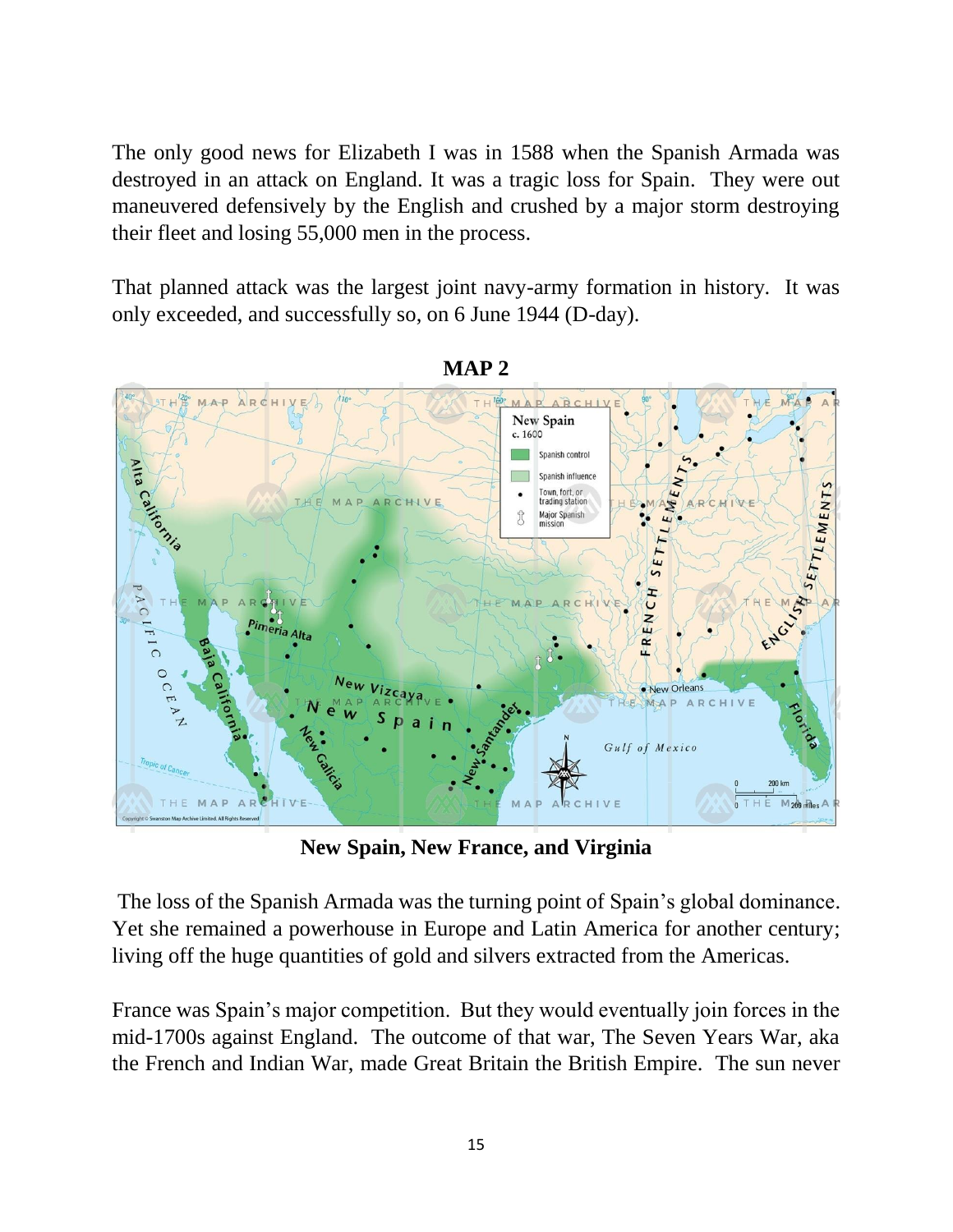set on it until the end of WWW I. Spain's influence as a global power ended earlier, 1898, as the result of the Spanish American War.

The important point here is that England, France, and Spain played major roles in the early formation of America.

Upon the death of Queen Elizabeth, a remote cousin, King James I of England and IV of Scotland replaced her in 1603. But the state of North America had not changed one iota. New Spain and New France had the continent in their pocket as illustrated above in **Map 2**.

James was hardly a beloved king. He claimed a divine right to rule. This didn't go over very well with the members of Parliament. Since the Magna Carta of 1215, Parliament had increasingly placed limits on kings' and queens' ruling authority. Furthermore, over the centuries English counties had developed their own local ruling municipalities.

But colonial settlements and authority always went with the monarchs. Like foreign policy resides in the U.S. president.

Raleigh had fallen out of favor, locked in the Tower of London. King James I transferred Raleigh's charter for Virginia to a joint-stock corporation, the Virginia Company. This was a venture capital organization betting on gold and silver in Virginia. Spain was getting it while the French were trapping furs. Why not England?

The king risked nothing. Everyone expected that gold and silver would pour into London as it did for Spain in Seville. Maybe they could even capture a corner of the fur markets. The investors would profit immensely, and the tax receipts would enhance the kings wealth without risking a penny of his own.

The expedition sent by the Virginia Company landed almost dead center in the land of Virginia. In honor of the king they named the town Jamestown and the river they sailed up as the James River.

The entire venture was a horrible disaster. The Powhatan Indians already knew about the English character from their native brothers' experiences in Roanoke.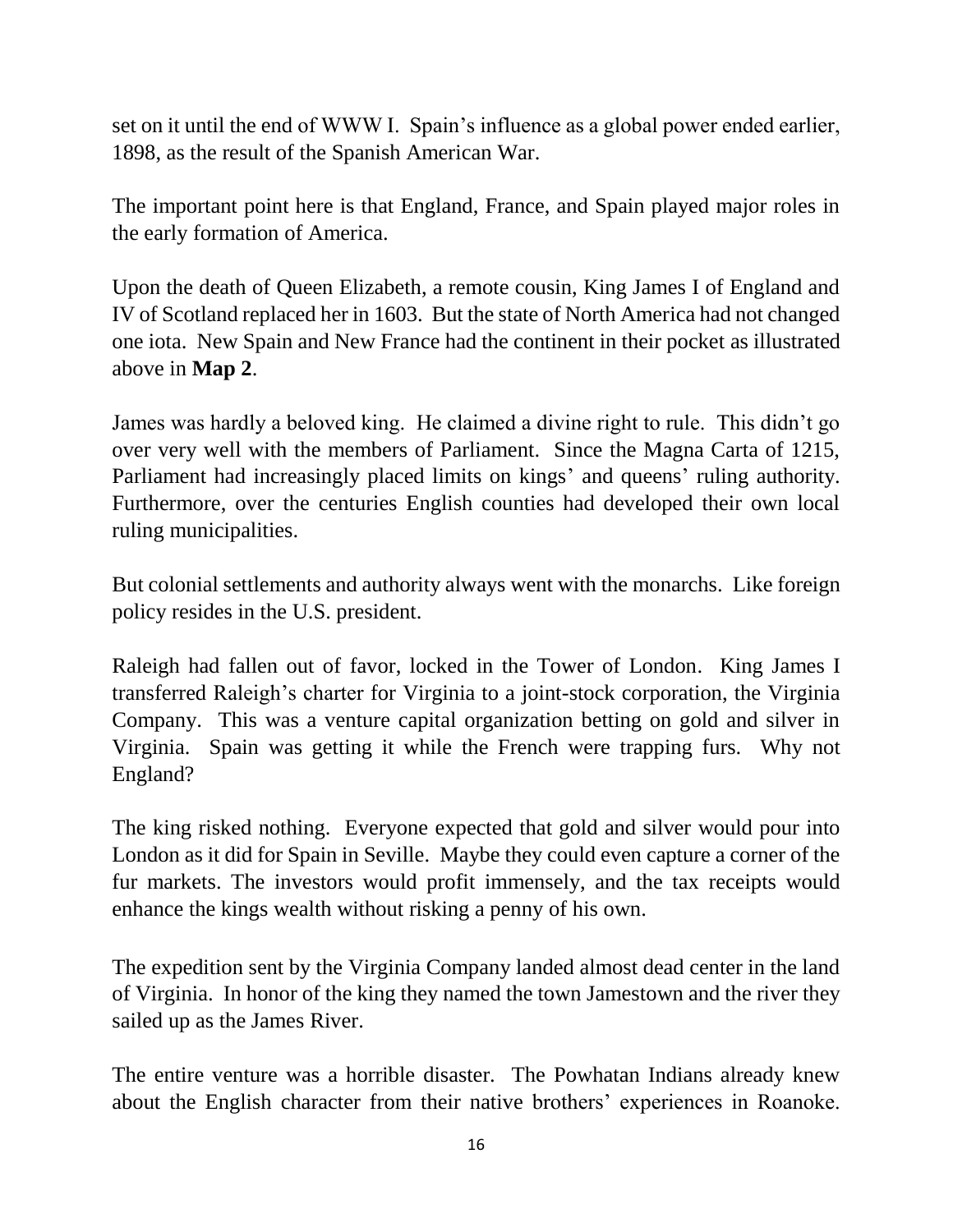Trust between Native Americans and the English started off badly and only got worse.

The Jamestown history is well known. A business venture quickly turned into deadly exploitation and tit for tat violent acts of vengeance. The lesser angels of mankind were let loose on a rampage.

By the time it was all over, the Native American population of 24,000 in 1607 had dwindled to 2,000 by 1670. Meanwhile the Virginia population mushroomed to 41,000.

Violence and pathogens were the instruments of death. Columbus is the bullseye target of opprobrium today. Yet we overlook that the British settlers were just as ruthless, exploitive, merciless, and murderous as the Spanish.

Criticism is easy from 2019. The conditions, mindsets, and wielding the sword of vengeance as a problem solver are not ours. If we lived then, we probably would have done the same thing.

But there are two points here that run through all the English settlements till 1775.

First, not all British settlements were primarily for religious reasons like the Plymouth and Massachusetts Bay plantations. Of course, the majority of settlers were people of Christian faith although of different church beliefs.

This was not yet an age of disbelief, but more one of church animosities. Remember, the Thirty Years War (1618-1648) was raging in Europe before the Puritans landed in New England. Religious animosities were culturally contagious and would spread like pathogens among the colonies. America's antidote would be the First Amendment: well written, but not fool proof in application.

Second, the contrast between the absolutist rule of European kings claiming divine rights to rule and England's monarchies were like night and day. Parliament never put much faith in a divine right to rule. Power struggles between it and the monarchy endured for centuries.

The Magna Carta was just the beginning. The resolution for the violent conflicts would come in a nonviolent revolution called the Glorious Revolution of 1688.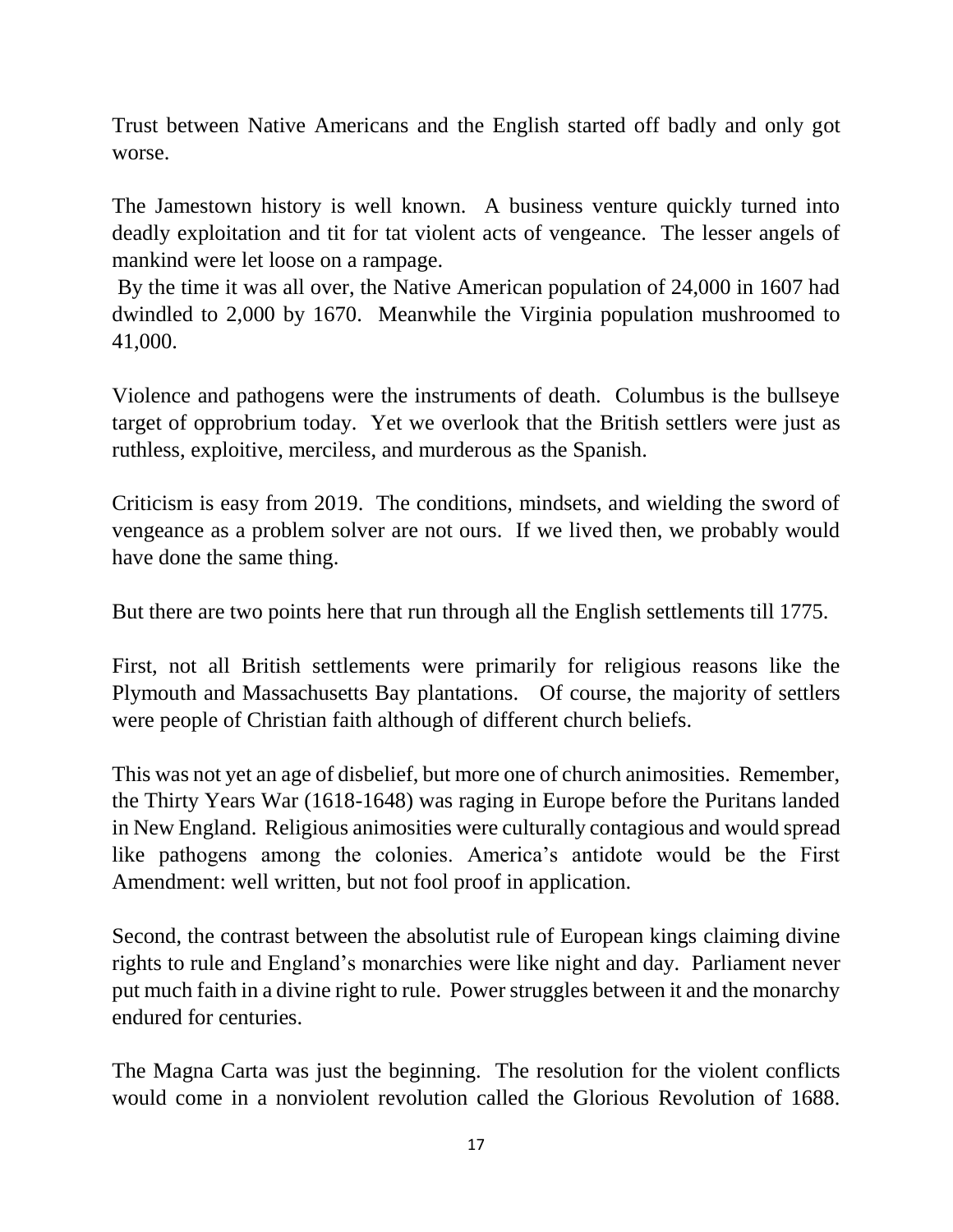William and Mary assumed the throne as king and queen. (Think William and Mary College in Williamsburg, VA.)

Before this peaceful transition to a new King and Queen, there was a the very bloody English Civil War (1642-1652). It pitted the king and his loyalists—many would settle in Virginia, against Parliamentarians and their supporters under the command of Oliver Cromwell. It ended with King Charles I's execution, son of James I.

The next form of government was several years of chaotic democratic rule. This was quickly followed by Oliver Cromwell's dictatorship. After that, Charles I's son, Charles II was restored to the throne in 1660. These dramatic changes had profound affects upon the mindsets of British settlers and their emigration patterns.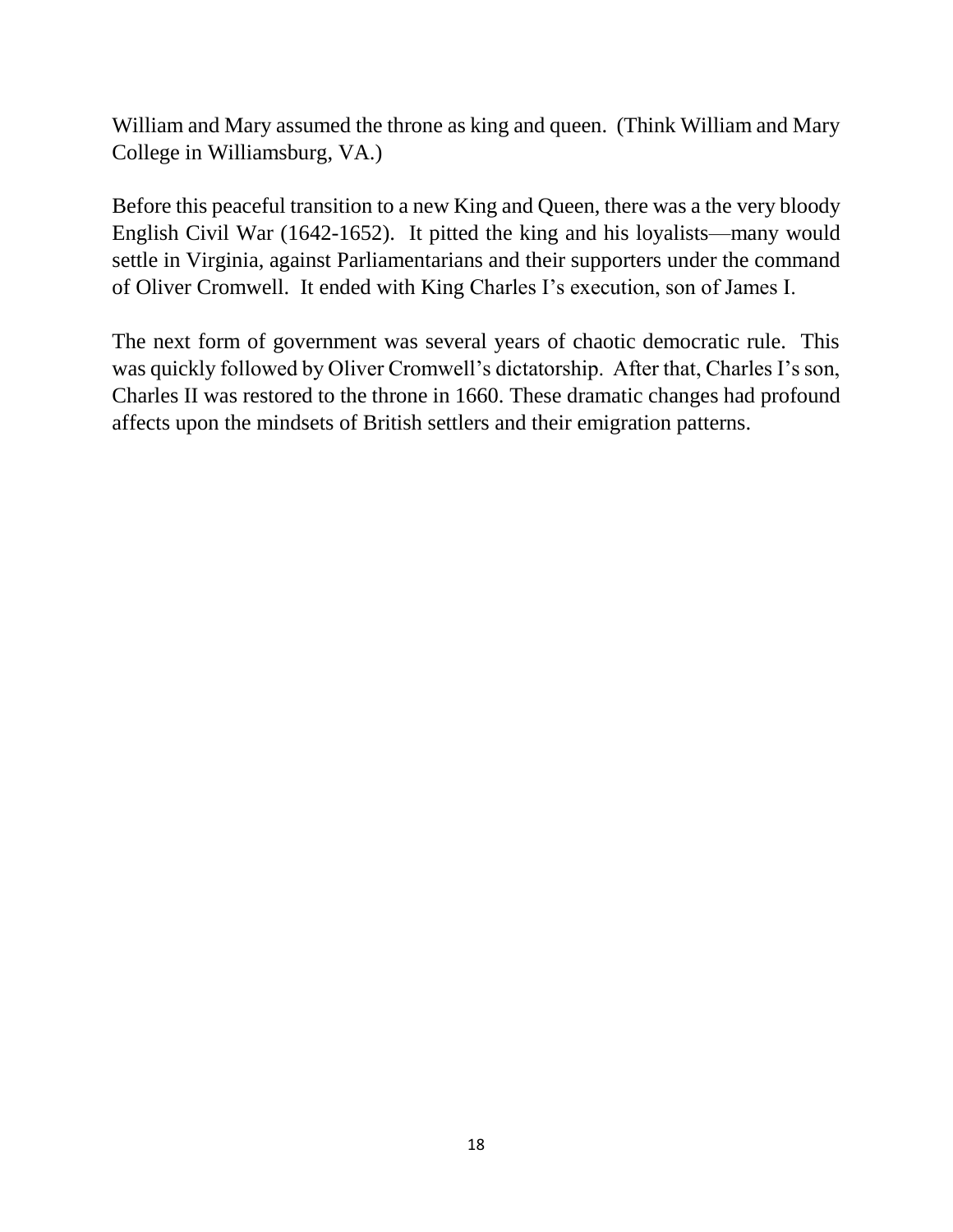#### **6 FOUR WAVES OF CULTURAL IMMIGRATION**

#### **The British Context:**

England exercised the greatest influence on the cultural foundations of America. The English Constitution, language, and Protestantism became the cultural mold for pre 1776 America.

The peaks of the Allegheny Mountains were the operational boundaries between the eastern British American colonies and western lands claimed by the French. **[Map 3]** These were always contested lands by white settlers moving into Indian lands and by the royal governors of the Virginia colony.



In the beginning, however, these were hardly issues. Territories discovered by English explorers were always the king's land. Parliament had little or no say in these decisions.

And the kings could arbitrarily define its borders, give the land away as a gift, or offer a commercial patent funded by a joint-stock company to exploit the land for profit, and grant a patent for any group seeking to settle in a new land like the Plymouth and MA Bay plantations.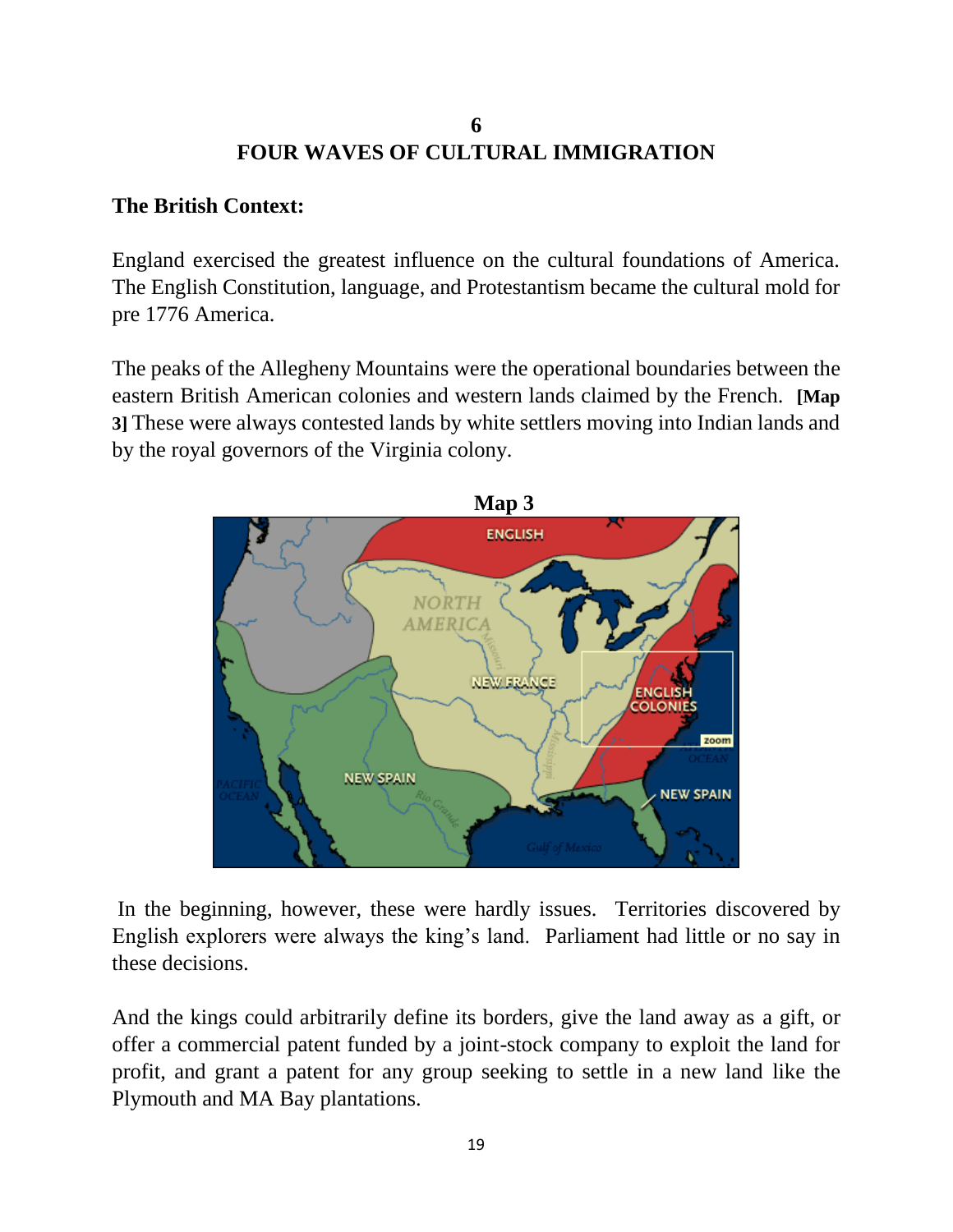Wherever the English landed, they were still considered British subjects. Those living in the 13 colonies would be call British Americans. They considered themselves loyal subjects of the king.

Here's a key point. For approximately 150 years, benign neglect of the colonies was the practice of the kings. It was not until 1761 when a radical change occurred after the French and Indian War, which turned out to be the launching pad for the American Revolution. A new sheriff had arrived in town, King George III.

He intended to make his mark as king. He viewed his predecessors as weak. They had lost their power, honor, and tarnished the royal image. George III would change all that.

He was coronated just as the English had defeated France in North America, our French and Indian War. But it was a global war better characterized as the Seven Years War. **[See Map 4]** Many historians consider it the first world war.

After the Treaty of Paris (1763), England was in the catbird's seat. She was an Empire. George III intended to make the most of it.

And the first thing he needed to do was resolve England's horrendous debt from three wars with France. Related to that were the 13 British colonies in North America. They seemed to be running their own shows and not bearing their fair share of the cost for being in the Empire.

George III would not only start enforcing the laws on the books that colonies had ignored for decades. This was followed by a series of acts by parliament that he had engineered. Boston's James Otis and John Adams noticed that immediately in 1761 when Otis went to court to challenge George III's Writs of Assistance.

1761 begins the forty year American Revolution. It's time now to look at the major English settlements and the cultures they brought to America. George III never had the foggiest idea of the culture clashes he was about to deal with.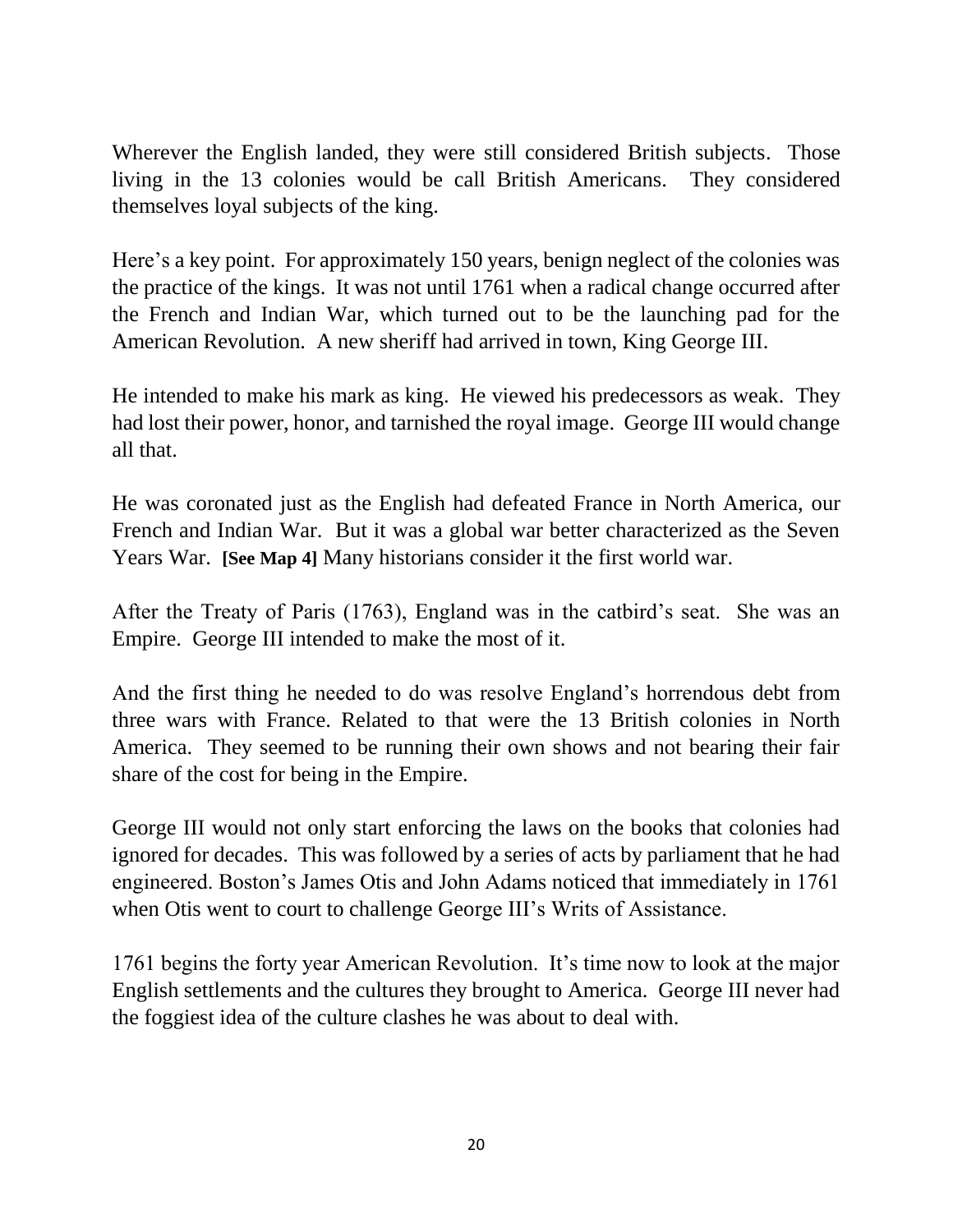

**THE SEVEN YEARS' WAR: A First World War**

Cultures don't materialize out of thin air. We inherit them much like genes. And that's exactly what happened with the English settlers. They came in four waves between 1630 and 1775. And they brought with them their county cultures and identities a loyal subjects of the king. **[Map 5]**

And they can be combined into four cultural zones that were laid down by the Puritans from 1630 to the Backcountry settlers concluding in 1775. There were, of course, cultural overlaps during the colonial settlements.

The following is based on the extraordinary detailed research of the cultural historian David Hackett Fischer. He identified 24 ways in which these English counties radically distinguished themselves from one another. And they formed four cultural regions in North American colonies. These cultures still play out in America.

These distinct migrations highlight the cultural factors that have contributed to the origins of the American Culture and Identity. The outcome is a plurality of vibrant sub-cultures that characterized America today.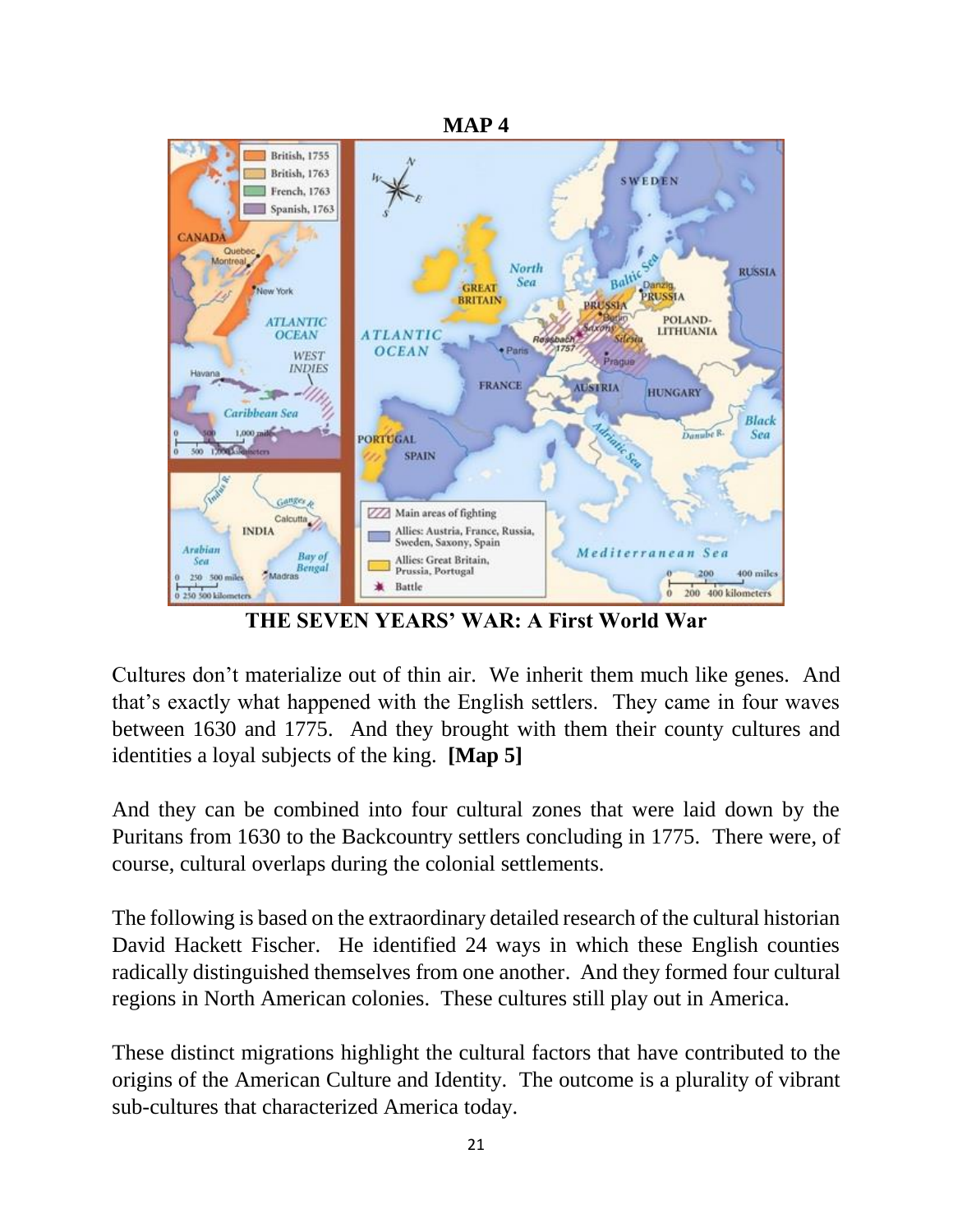Those who claim America is a divided nation oversimplify. To group Americans into two political and opposing parties misses the deeper complexity of American life. For at the cultural level, Americans live out their lives in a myriad of cultures: family, neighborhoods, clubs, associations, religions, schools, cities, workplaces, states, nation, and civilization.

Like a Russian nesting doll, matryoshka, one culture is always embedded in another. Unfortunately, human cultures don't fit nicely into one another like those wooden dolls. Cultures by their very nature breed conflict. They reflect different world views, ideas, attitudes, emotional attachments, and manners.

America has a plurality of cultures like no nation in the world. So it's amazing that we can ever take joint action for the common good. Yet Americans do collaborate for the common good. It's what has built our nation; a cultural trait that has become part of the American identity.

It's never been done perfectly, which agitates many. For utopian perfectionists the good is always be the enemy of the perfect. But this is part and parcel of the human condition.

This is a factor too often overlooked. But the designers of the United States Constitution didn't. They built it not upon some abstract theories, but upon the very propensities of human nature. It's all contained within *The Federalist* papers.

As mentioned above, America's four cultural zones were the product of four waves of settlements from England between 1630 and 1775. There were, of course, other immigrants from other countries: Dutch, German, Swedish, Danish, etc., but the majority of settlers were from England. And they came from English counties with century old distinct cultures.

They brought their cultures with them and planted them in a New World. That world had a very different physical and human environment. Cultural adjustments had to be made. Adapting would become another American trait albeit never perfect. Sometimes it was just reactive violence. It's what people did then.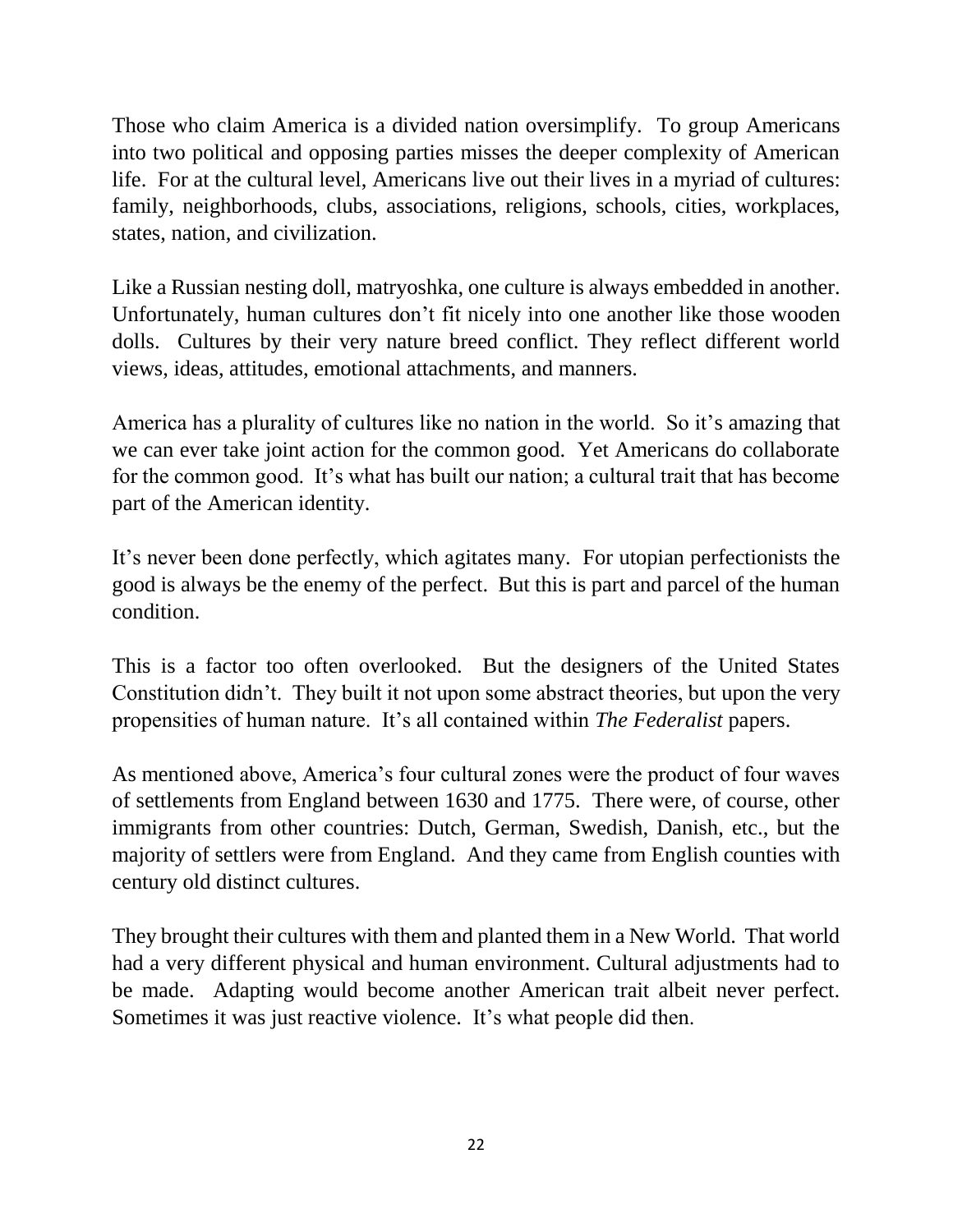Relating with different races, ethnicities, religions, languages/dialects, customs, and beliefs has been stormy and too often violent. This speaks to the propensities of human nature.

Over the decades Americans have greatly improved their ability to live better with the plurality of cultures that form a macro culture called American. And that should not be overlooked. Americans have come a long way in their enterprise of building a nation according to its founding vision.

But that's getting way ahead of ourselves. For that's another chapter of America's transformations over the centuries. We must go back to the beginning, to the origins of the American culture.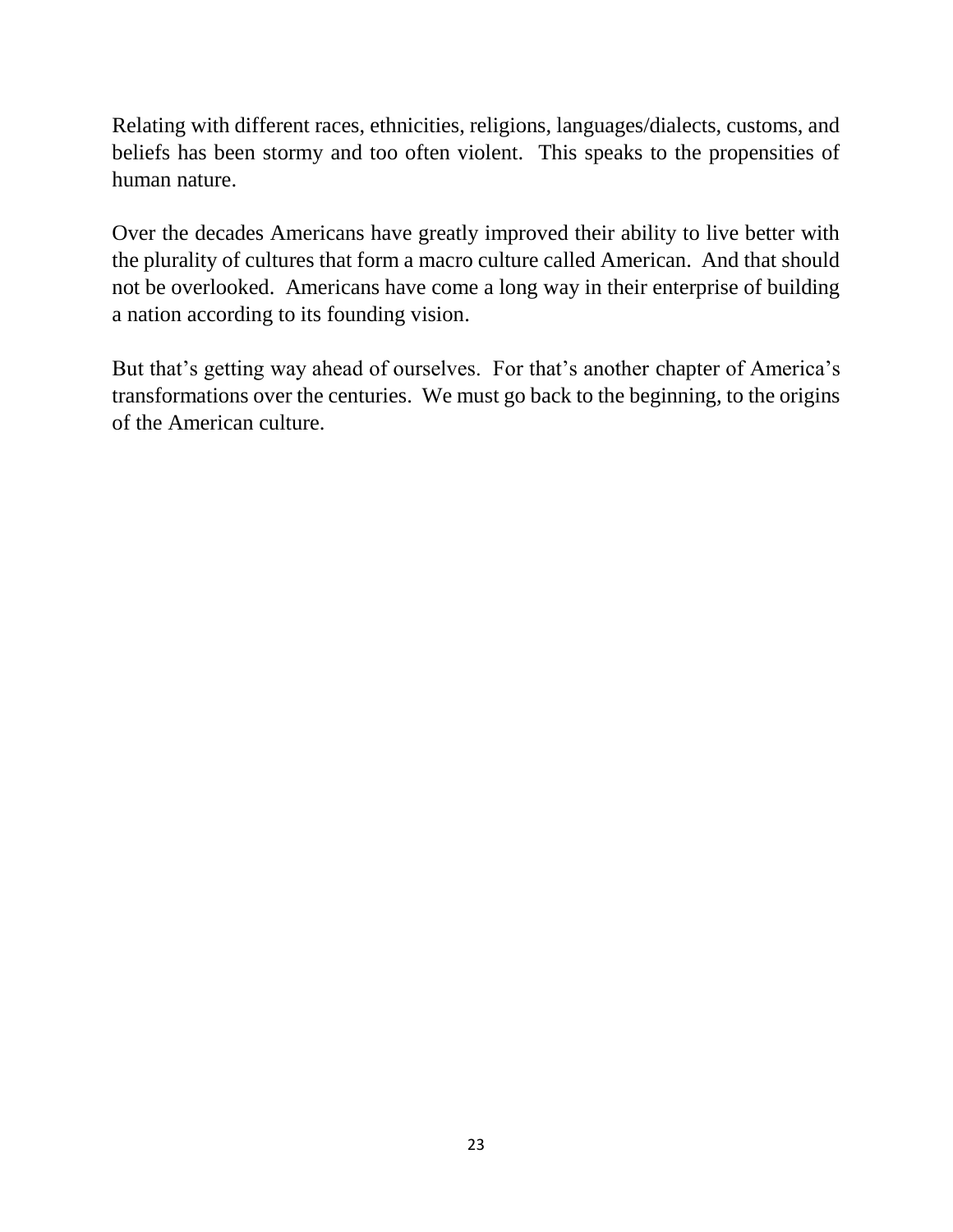## **7 FOUR CULTURAL FOUNDATIONS**

#### **Historical Contexts:**

Every culture, like the matryoshka doll, is embedded in a larger culture. That's the larger context in which a culture must adjust, adapt, or react to. Sometimes it's a mix of all three.

Like kids in a family, they will adjust and adapt to the home environment. As teenagers, that transition between late childhood and early adulthood, they usually react. It's a preparation period for living in a larger world culture, that usually needs some change.

When it comes to history, the present always embodies the past. For most of human history, the past just repeated itself. There was little change for millennia in how the masses lived. The biggest change was in political leadership: king, pharaoh, czar, or warlord. That could have major effects on whether people lived or died.

If there was one common belief across the globe, it was in supernatural powers. These could be gods, angels, demons, witches, faith healers, witch doctors, priests, and prophets. This covers the largest part of human history. Charles Taylor, the noted Canadian historian, makes a distinction between two major historical periods. The first and longest he labels as the Enchanted Age.

Supernatural powers were just accepted as an obvious part of the natural world. The forests were filled with spirts. The explanations of events from the forces of nature, diseases, wars, etc. were readily assigned to a supernatural force. Religion took on a multiplicity of forms. But the underlying zeitgeist of the world was the existence of supernatural forces.

This zeitgeist prevailed until the last 500 years of human history when a disenchanting transition began. It was slow and incremental. Today, Taylor argues, we live in a Disenchanted Age.

This doesn't mean that there aren't any believers in God or a higher power. But that that the period of arguments about the existence of God, belief and disbelief, is over.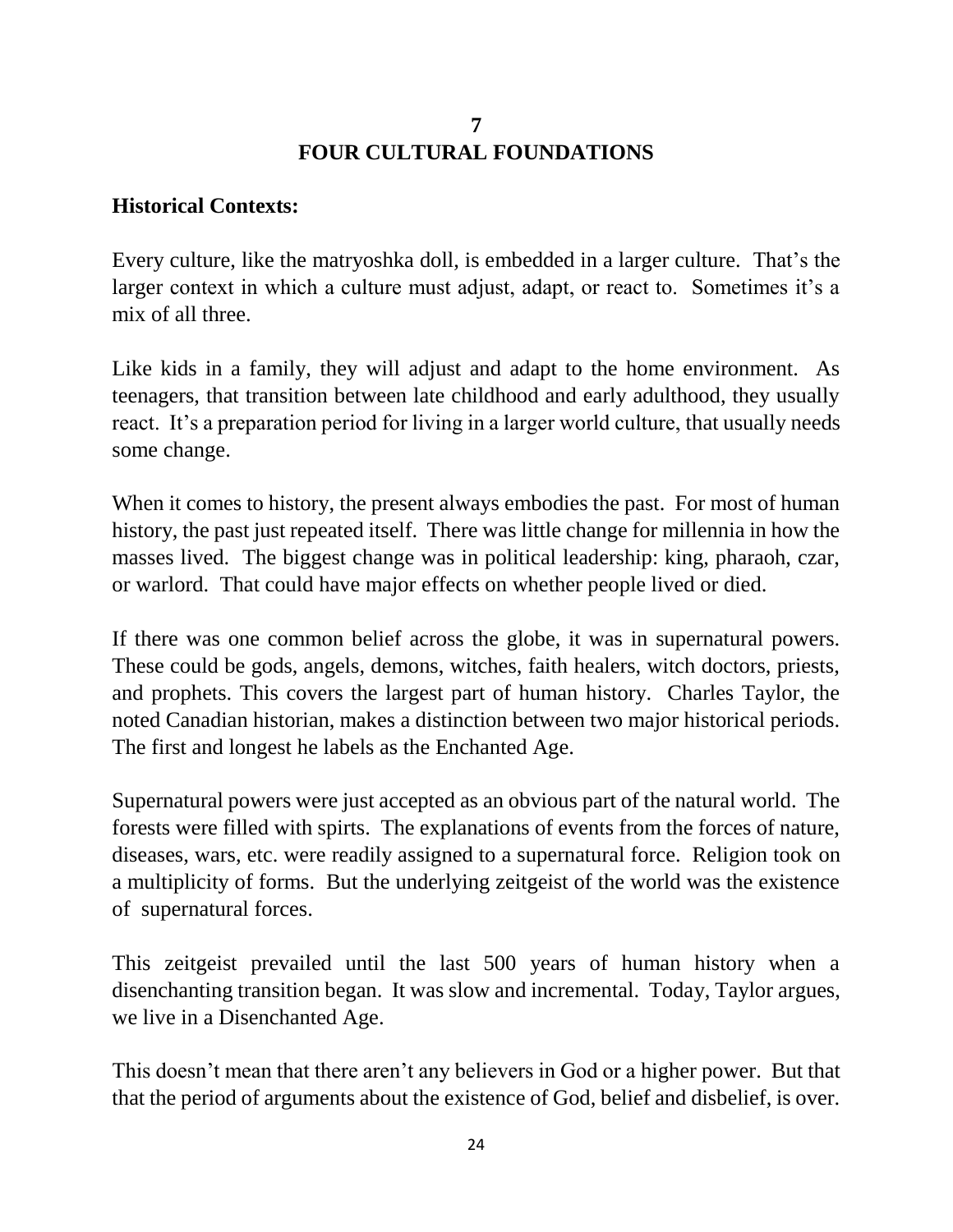The new default position is unbelief. It's a waste of intellectual energy to think about something that you can never know for certain. Many modern physicists attribute the universe's existence to a random quantum fluctuation.

This worldview was hardly in the air for British Americans during the 1600s. Religion was central in every American colony even if it wasn't the main reason for its settlement.

The early religious zeal in New England had certainly waned by 1700. But this was followed by the first religious Great Awakening, 1730s to '40s, and swept across the colonies. Other Great Awakenings followed.

Evangelical religion and other religions are part of the American fabric. Albeit faded in spots, it's political death to ignore it.

## **The Geopolitical Context:**

Shortly after Columbus's landing in 1492, New Spain was founded. At the time, Spain was the most powerful nation on the European continent and many others as well. By the early 1500s they owned, or at least claimed ownership of the land, from the entire southwest of North America, Mexico, and South America. **[See Map 2 above]**

France was nipping at its heels as well as picking off Spain's treasure fleets along with the English c1550s. New France was well established by that time. **[See Map 2 and 4]** Its land would eventually be contested by Great Britain in 1755 (the French and Indian War).

Other than poaching off Spanish treasure ships, England had yet to claim nothing more than fishing territory in the North Atlantic and around the Hudson Bay. The turning point came, as previously mentioned, with the 1588 destruction of the Spanish Armada.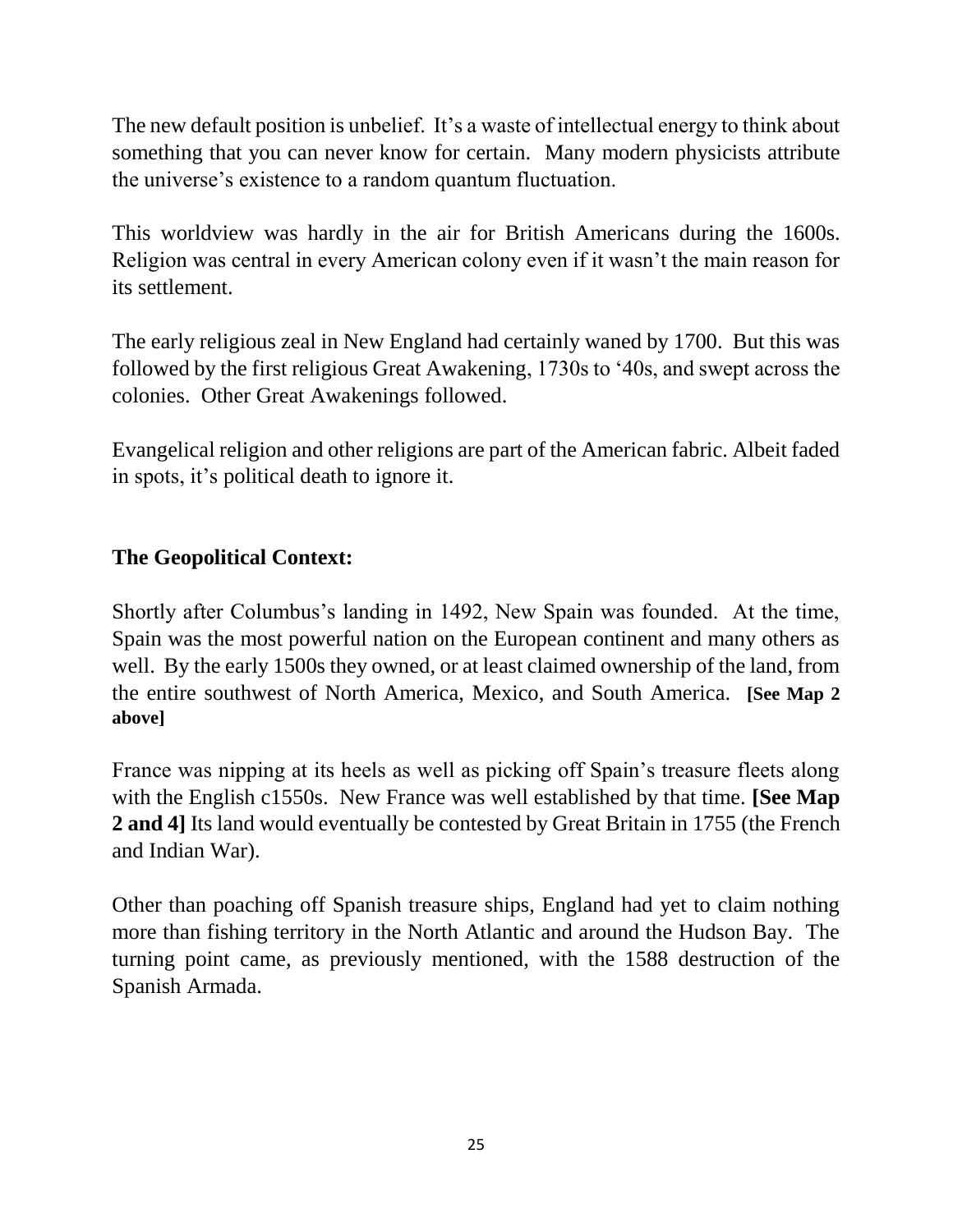#### **Cultural Foundations:**

Between 1629 and 1775, there were four consecutive waves of British settlers. They were the largest minority group that established itself in America. And their cultural influence outweighed yet did not exclude all others. Two key points:

First, British immigrants brought their own cultures with them. For England had a diverse set of counties with century old cultures of governing, thinking, and living. That made all the difference of exactly who settled where. The counties of origin can be seen below. **[Map 5]**

Second, the English were the largest minority of the minorities. Others had come too: Scots, Scots-Irish, Irish, Swedes, Dutch, Finns, Swiss, Welch, Germans, French Huguenots, Africans (mostly slaves), and Native Americans. And they were of every religious denomination and sect that could be named. A myriad of languages were spoken. Native Americans had near 200.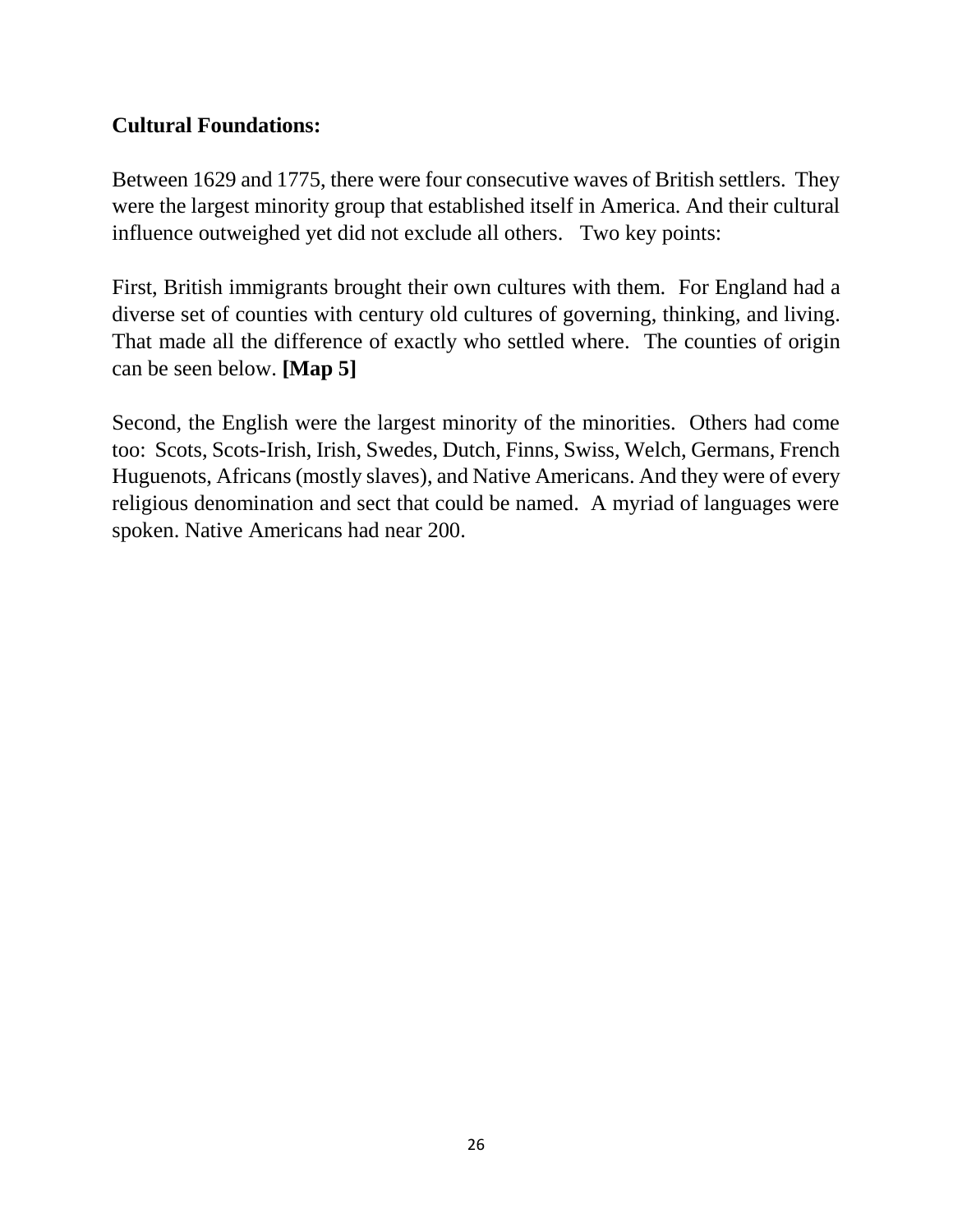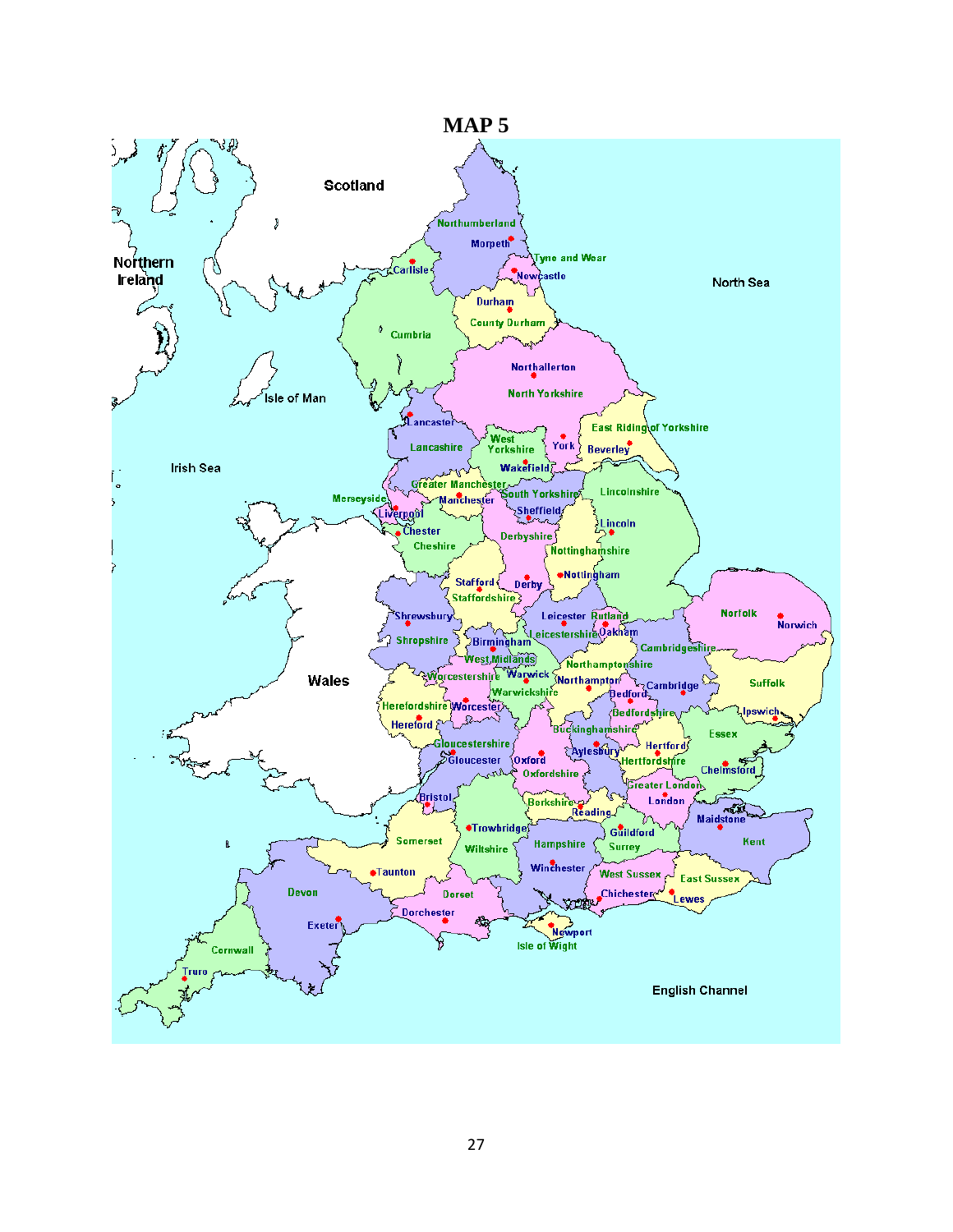The eventual American motto: E Pluribus Unum (Out of many, One) fit perfectly.



**E Pluribus Unum—Out of many, One**

This motto was adopted by the Confederated Congress in 1782 as the given motto of the United States until 1958. But it was never codified in law under the new (1787) Constitution of the United States. In 1958, the U.S. Congress adopted "In God We Trust" as the official motto for the United States.

This can first be seen as but is not a trivial historical point. The Revolutionary War was not yet completed but on the verge of victory. E Pluribus Unum recognized that this was the result of Americans from a diversity of races, ethnicities, nationalities, languages, and religions.

The evidence of that is in the ancestors of the Sons of the American Revolution present here today. They risked and lost their lives so that we could become a government of, by, and for the people.

Second, and easily lost in memory, is the stark fact that America was not yet a nation. The Declaration declared only that the colonies were "Free and Independent States." With the British off their backs, these new states with their new constitutions were now free to govern their former colonies as they always did.

If there were to be a united nation, it was, at best, in an early formative period. All social groups pass through stages: Forming, Norming, Storming, and Performing. These were the Forming decades.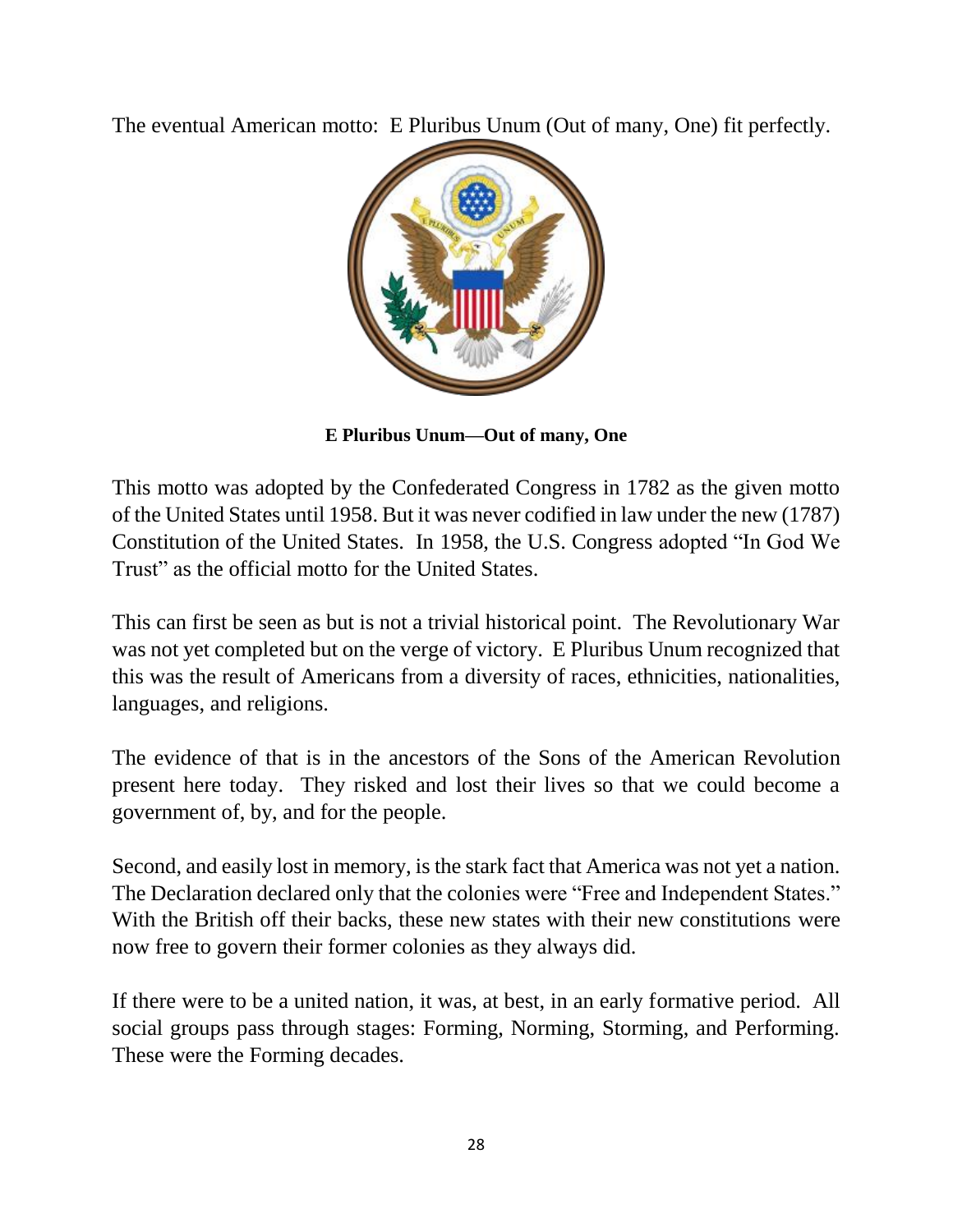Back to the origins.

These were British colonies. They had more in common with England than they did with one another. The Atlantic Ocean was like a bridge. Of course, it had toll booths on both ends. Commerce, trade, and communication went directly from the major colonial ports: Boston to London, New York to London, Philadelphia to London, Jamestown/Norfolk to London, and Charlestown to London. Smugglers did the work of sailing between the colonies.

By 1750, the British Americans, now a mosaic of cultures, were very comfortable in their political and economic relationship with England. They were proud to be the loyal subjects of the King. Some said that the Anglo-Americans were becoming more English than the English.

On the surface it certainly did look like that. But unseen was a deeply rooted and common practice of self-government that had grown to the point where it could never be uprooted.

It happened because the English kings had taken a benign neglect of its colonies. They rarely intervened. And the colonies governed themselves as they willed. There were trade tariffs, which the colonies accepted as the price of being part of an international trading system.

Anglo-Americans accepted the principle but avoided the practice. Custom House officials were paid to look the other way. Smuggling, so visible, didn't even look like smuggling. Yes, all were quite comfortable with the system.

But what would happen if the trade regulations were vigorously enforced? And what would happen if their autonomous ways of self-rule were verboten by a king who wanted to govern his loyal subjects?

That time would come. His name was King George III. And he would be on a command and control mission to bring order to his wayward colonies.

He would never succeed. For he had absolutely no understanding of how the Anglo-Americans understood their freedoms nor how habituated they were to their forms of self-government. This was the hill on which they would be willing to die.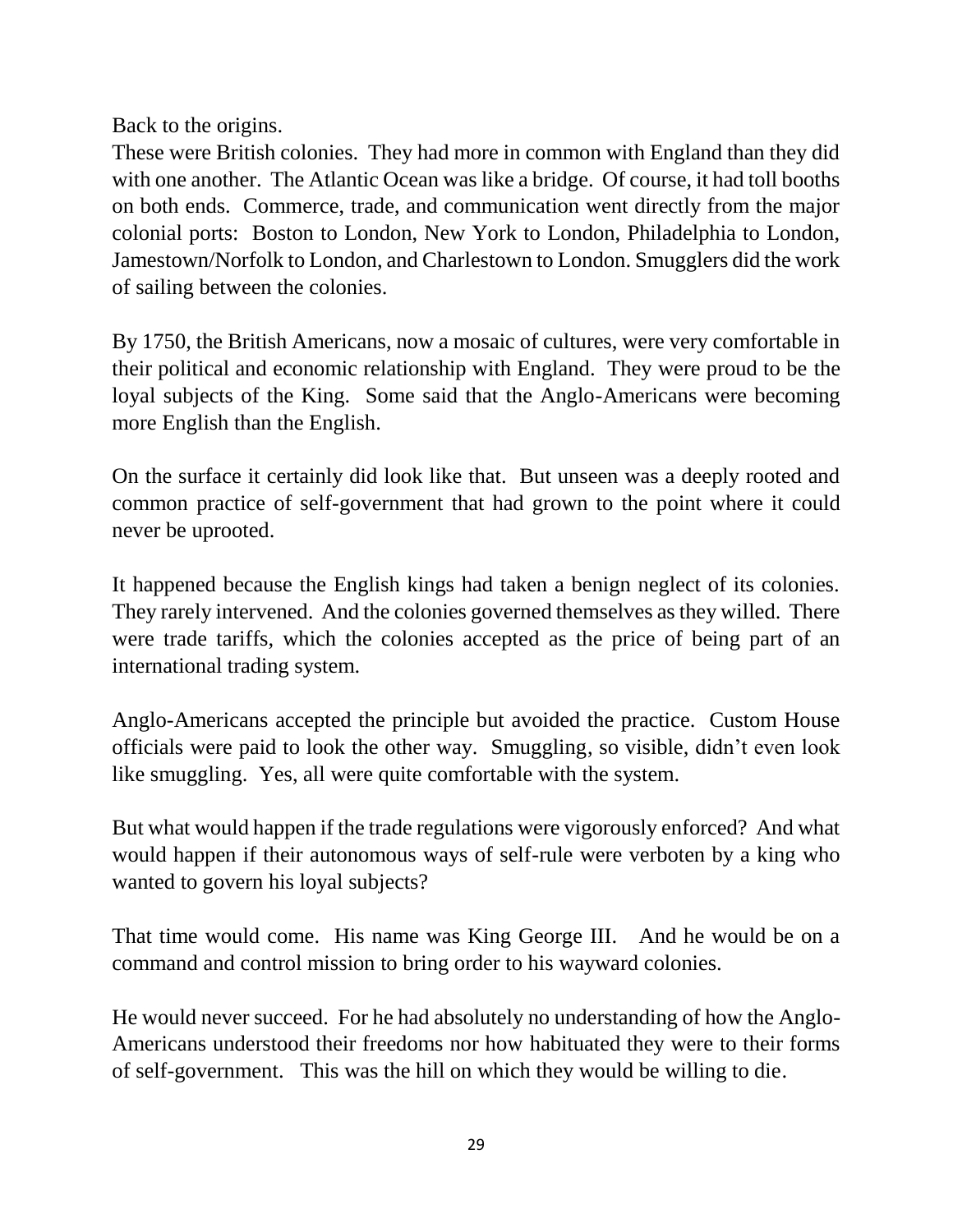Let's see how that which was never planned came to pass. The effects of which still rear their heads.

#### **The Cultural Settlements**: **[Map 5 above]**

Cultures don't materialize in thin air. To emphasize again, the English immigrants brought their local county cultures with them. Emigration was self-initiated from four distinct sections of Great Britain. And that's exactly corresponds with four colonial regions: New England, Middle Colonies, Southern Colonies and the Backcountry (the foothills of the Allegheny Mountains, to its peaks and over, from Pennsylvania, through Maryland, Virginia, the Carolinas, and Georgia).

Here's a summary of these origins that shaped their unique modes of selfgovernment. Two cultural drivers are emphasized: freedom and religion. They are the two sides of the golden coins of four regional forms of self-government.

But they were understood differently, radically so, in America's cultural zones. In different forms, they persist in our current sociopolitical and economic conflicts.

### **1. New England Colonies: 1629-1641**

The Puritans arrived during this period, 21,000 strong, in Massachusetts Bay. The majority came from three counties in east England, known as Anglia, which consisted of Norfolk, Suffolk, and Essex counties.

It was a plantation authorized by King Charles I. Charlestown and the Charles River was named after him. A savvy move on the part of John Winthrop, who obtained the charter from the king for the Massachusetts Bay Colony. Those who traveled with him across the sea elected him as their governor.

Self-government is reflected in elections. And the Puritans elected their own ministers and public officials in every new town that they created. The towns started off like Biblical commonwealths. The Puritans understood freedom as community and not individual freedom. Communities should be free to form themselves as in the way they believed would best serve God.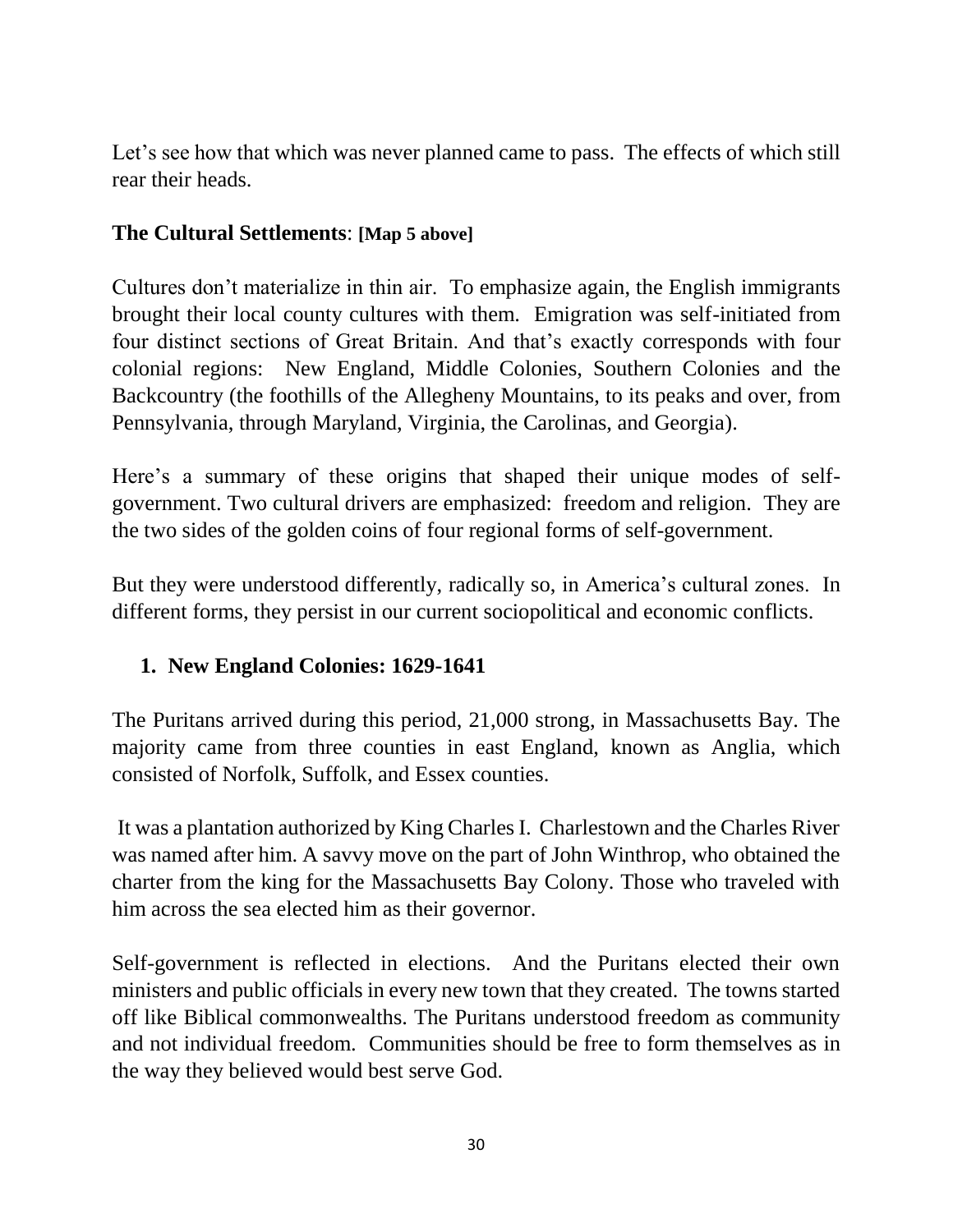Rhode Island became a refuge for those in a town who disagreed. Roger Williams, a Puritan minister founded Rhode Island because his life was on the line. He believed that the state should be separated from the church. He established a freedom of religion in his colony. And this violated the dogmas of the Congregationalist towns in Massachusetts.

Community freedom had little to do with individual freedom and rights. Only God had rights and people should be free to live according to God's will. These communities were well regulated and enforced. They were utopian Christian communities. Over time the religious fervor waned. But it would be revived again in the 1730s as the Great Awakening. Where else? but Massachusetts.

While all this was transpiring, the Thirty Years War (1618-1648) was raging across Europe. It was a bloodlust orgy for power and territorial control under the guise of religion. Religious hatreds between Protestants and Catholics were used to justify and inspirit the opposing armies.

Yet Catholic armies of France ended up fighting Catholic armies of Spain under a Holy Roman Emperor. A lesson: when it comes to matters of state, the state always wins.

Religious passions were turning murderous. It's why many thought America might be a safe harbor. But like the Ebola virus antireligious sentiments came with them.

## **2. Southern Colonies: 1642-1675**

This second settlement was not primarily for religious reasons. It consisted of a small group of elite royalists—supporters of King Charles I, and a much larger group of indentured servants. Most came from the southwest counties of England.

This was the period of the English Civil War, 1642-1651. William Berkeley was a loyal supporter of Charles I, who appointed him the royal governor of Virginia at Jamestown. Berkeley then recruited and enlisted royalists from those southwest counties that supported the king.

They were the second sons whose only chance of having their own estates was in Virginia. And they became the ruling elite in Virginia well into the 1800s and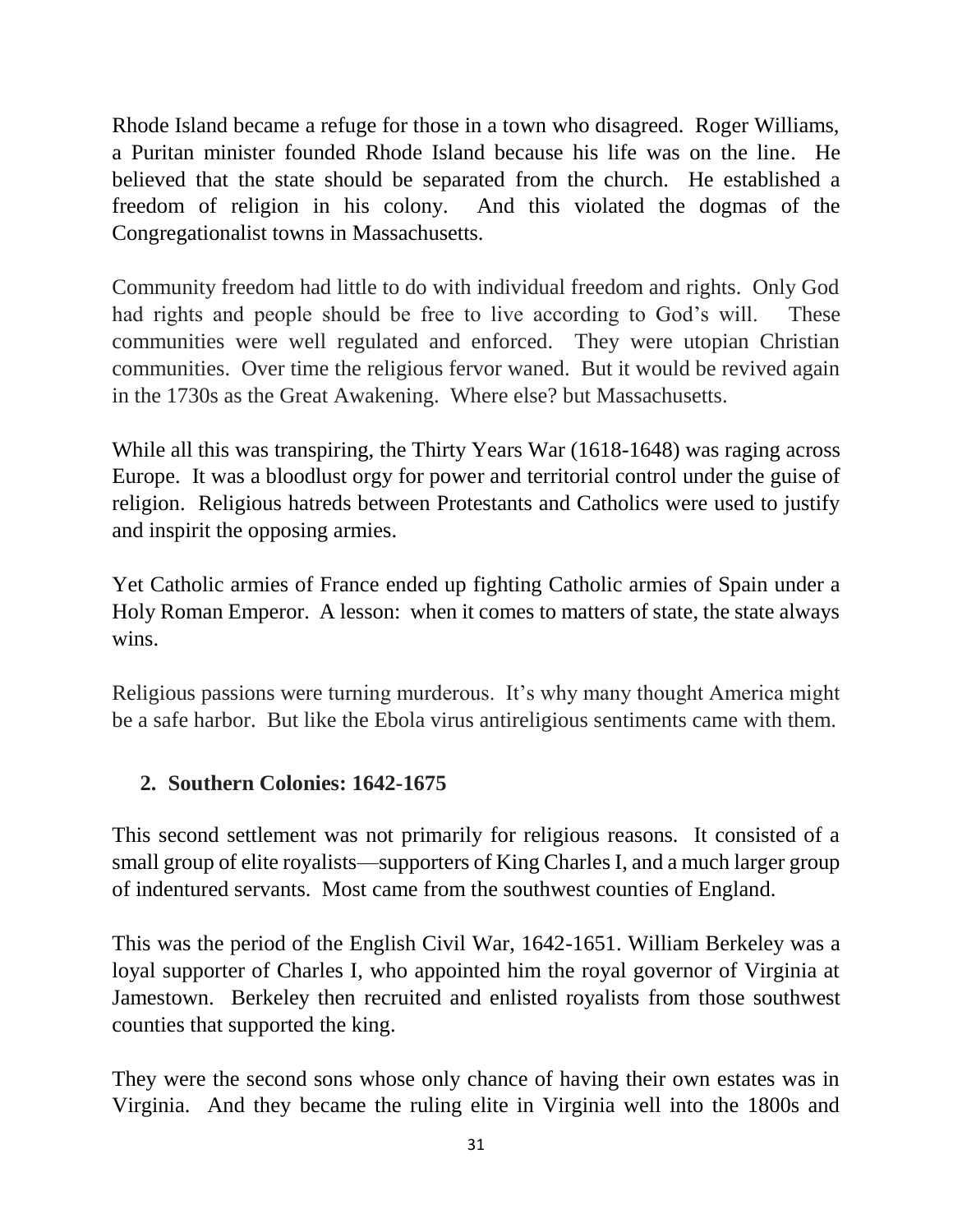beyond. The vast majority, however, were indentured servants. This created a very different socioeconomic and political structure than New England.

Freedom was understood as hierarchical and oligarchical. There was a natural top down order. Just as there was God at the top, archangels, then angels, then men who were born to rule, followed by those born to be ruled, and women were on the rung below.

It was the worldview of those who settled in Virginia. Oligarchical rule continued well into the 19<sup>th</sup> century. As for religion, it was Anglican. No office could be held unless you believed in the Trinity. Quakers, Baptists, Presbyterians were driven out, some hanged.

Virginia like Massachusetts set the sociopolitical model of governing for its neighboring colonies, the Carolinas and greater part of Maryland. Rule by a wealthy oligarchic elite over an indentured and enslaved population was simply understood as part of the natural order of the universe.

The majority of white freemen were on the lower rung of the economic ladder. Deferring to the elites above them was in their economic interests and so they easily acquiesced. Anglican religious life supported and nurtured the entire political, social, and economic structures.

The exact opposite worldview would be found in the Backcountry and Middle Atlantic colonies.

### **3. Middle Atlantic Colonies: 1675-1715**

It was the most unique of all colonial settlements and its culture flew directly in the face of nine other colonies. Philadelphia was British America's major port of entry and largest city.

It had the most diverse social structure among all the colonies. Visitors would be struck by the mix of races, ethnicities, and religions that existed under the sun. And, remarkedly, peaceful living among them was one of its chief cultural characteristics.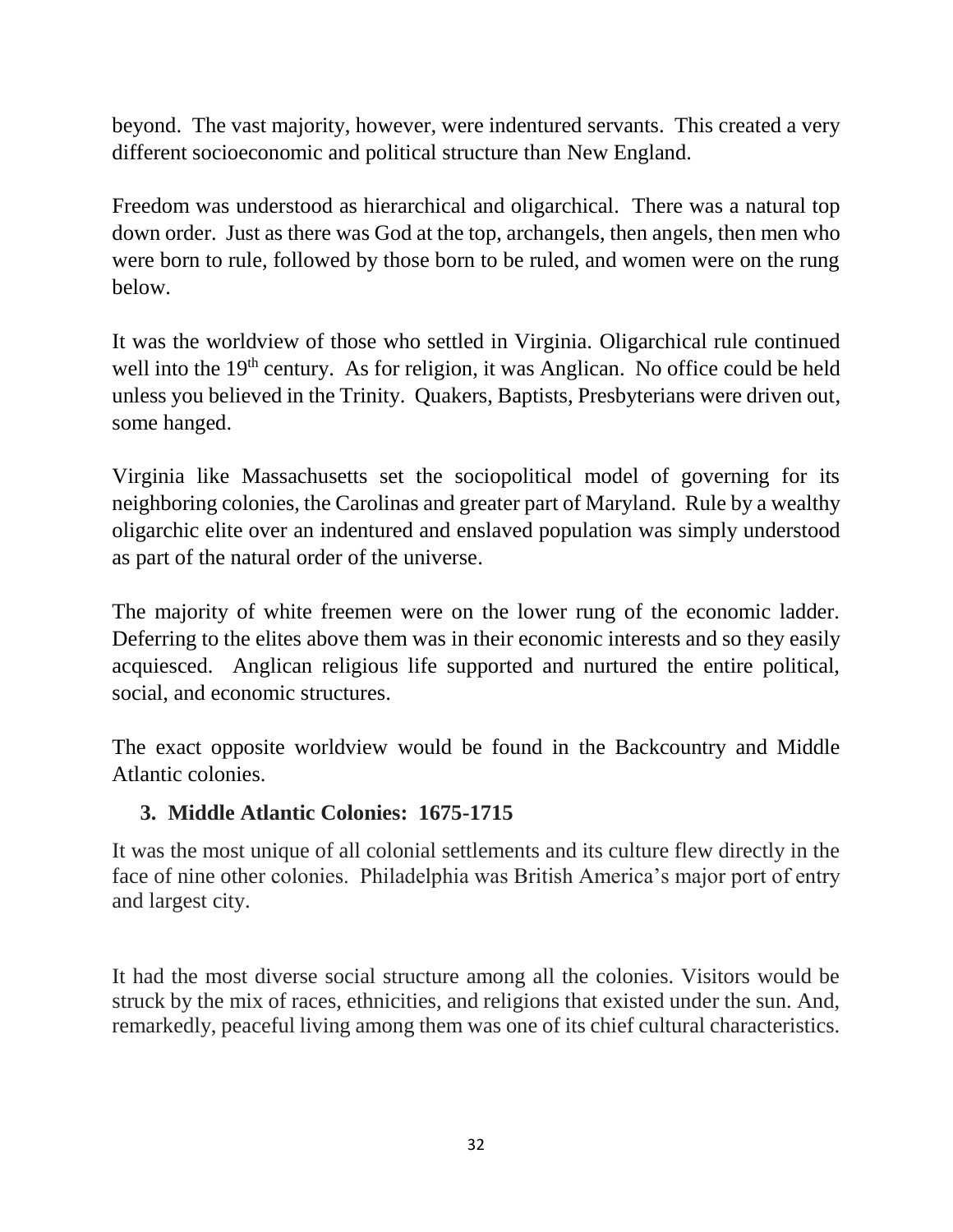People were not bludgeoning one another's heads. But maybe they would if it were not for the Quakers.

This also gave the King an opportunity to offload Quakers who were being viciously attacked. They came from the Midlands of England, located between Scotland and the English Channel.

King Charles II had made William Penn the sole proprietor of Pennsylvania. It was a gift in honor of Penn's father who helped restore the king to his throne in 1651. Penn named this enormous track of land Sylvania (a land of forests), which the king renamed Pennsylvania.

As owner and master of his own property, Penn could do whatever he willed. And he did. As a converted Quaker, he was guided by its fundamental beliefs. Each person has an inner light to guide them. "Conscience was God's throne in man." Hence, this would be a chief feature of self-government in his colony.

Intrusion upon a person's spiritual and physical life was strictly forbidden and enforced. People could gather in any kind of religious community they wished. Public offices were decided by the vote of the people. Male suffrage, which meant any freeman, was greater in Penn's colony than any other. A freeman was a freeman regardless of race, ethnicity, color of skin, or religion. Elections were frequent, sometimes up to five times a year depending upon the county wishes of the people.

Since the Quakers were a persecuted religion in England and the other British colonies, Pennsylvania became a natural home. Twenty-one thousand arrived during this settlement. Here, freedom was understood as reciprocal.

What you would grant for yourself should be granted to your fellow man. Slavery was obnoxious for Quakers. Any slave owner could not hold an office in a Quaker community. By 1775, a slaveholder couldn't even be a member of its church. And Pennsylvania was one of the first of the "Independent States" to abolish slavery.

Self-government prevailed in every town, county, and the entire Commonwealth of Pennsylvania. All office holders were selected by the people. Ironically, it would be this very freedom granted to non-Quaker immigrants that would ultimately undermine its own culture.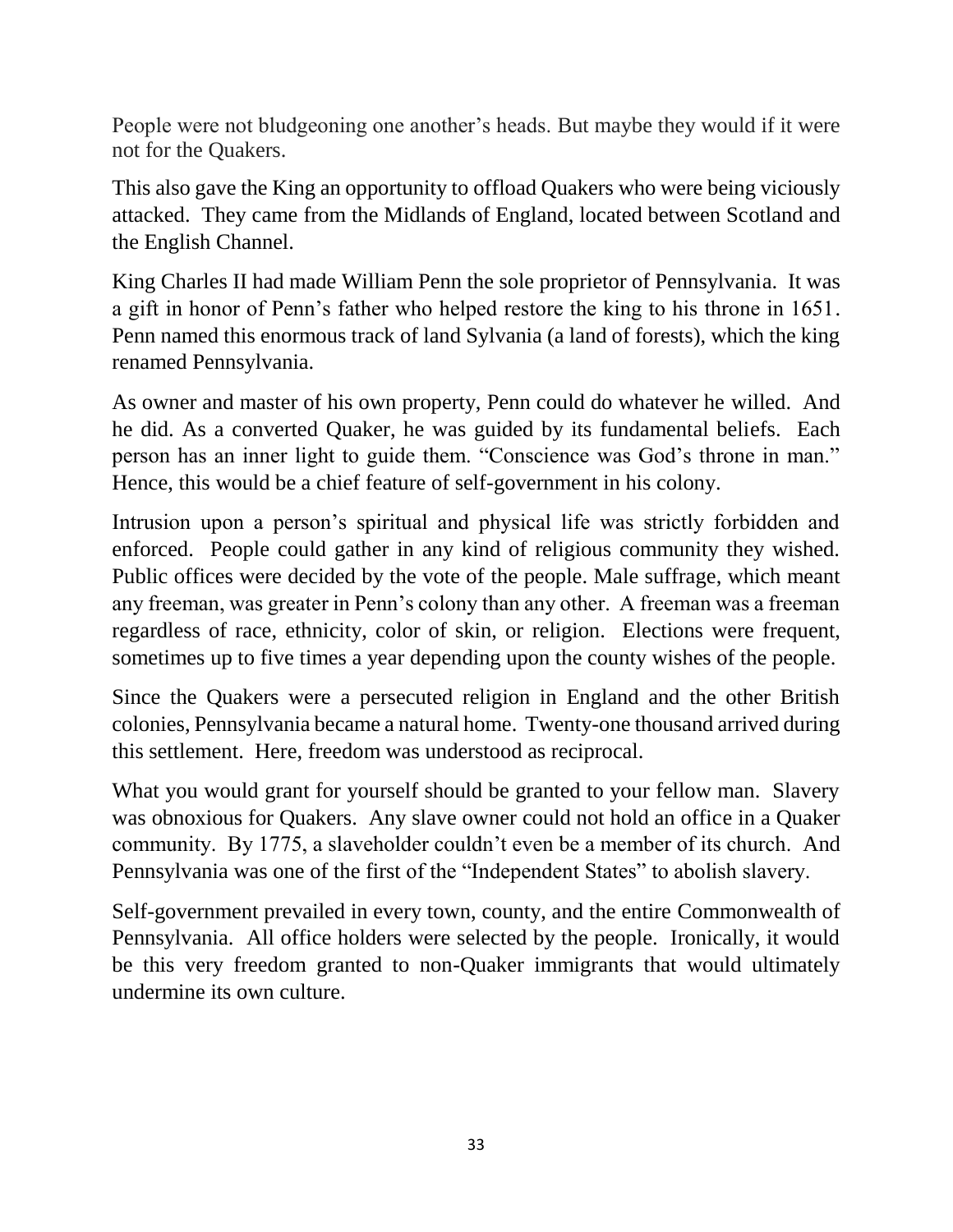## **4. The Backcountry: 1717-1775**

This was the largest settlement of all. A quarter of a million came from the borderlands of Scotland and Northern Ireland, approximately 150,000. One-third of these Backcountry immigrants arrived a few years before the Revolutionary War.

The best image of a Backcountry settler is of one holding a gun in one hand and a Bible in the other. They were a warrior people having lived for centuries on the border lands of Great Britain of disputes and revengeful violence.

Individual freedom was not just a concept but a deeply ingrained way of living. Each man was sheriff of his own property. There was no need for appointed or elected sheriffs to patrol the roads between properties. In necessities of protection, a group of voluntary regulators would be assembled to swiftly institute justice.

They hated religious institutions. Church ministers were hardly welcomed. They had their own Bibles to determine what God wanted them to do and how to impose justice.

But independent Evangelical camp meetings were popular. Evangelical preachers were welcome. The Great Awakening of the 1730s and 40's took them by storm.

A shabby looking and violent people were not much welcomed in Philadelphia, even by the Quakers. They were quickly shuttled to the backcountry of America. This was the frontier land along the foothills of the Allegheny Mountains and across the Eastern Continental Divide into Native American land.

It ran from Maine to Georgia. The bulk of their settlements, however, began in Pennsylvania and migrated southward. The greatest representative of this culture would be Andrew Jackson.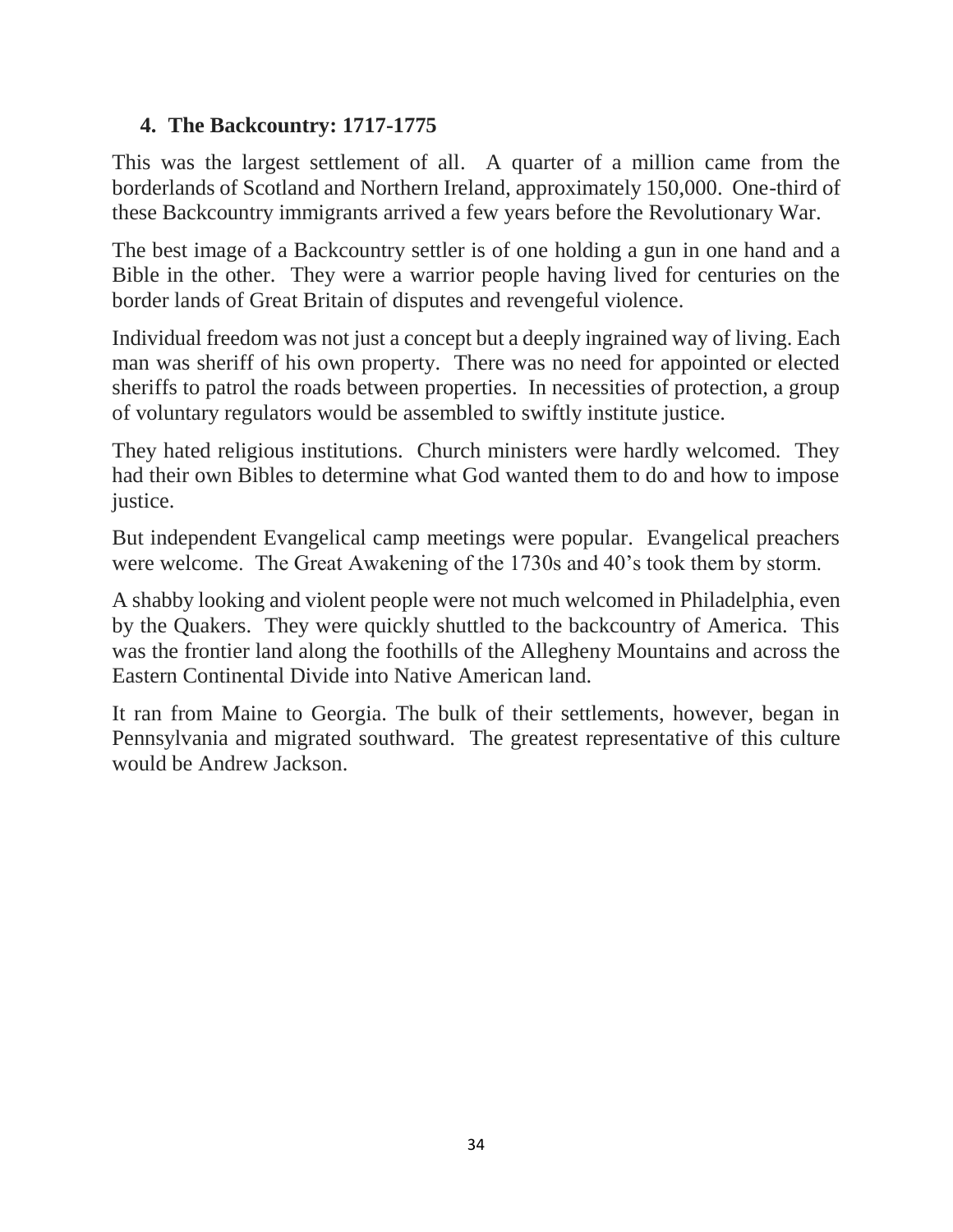#### **THE AMERICAN QUEST A Summary**

**8**



**MAP 6** "used by permission of David Lindroth Inc.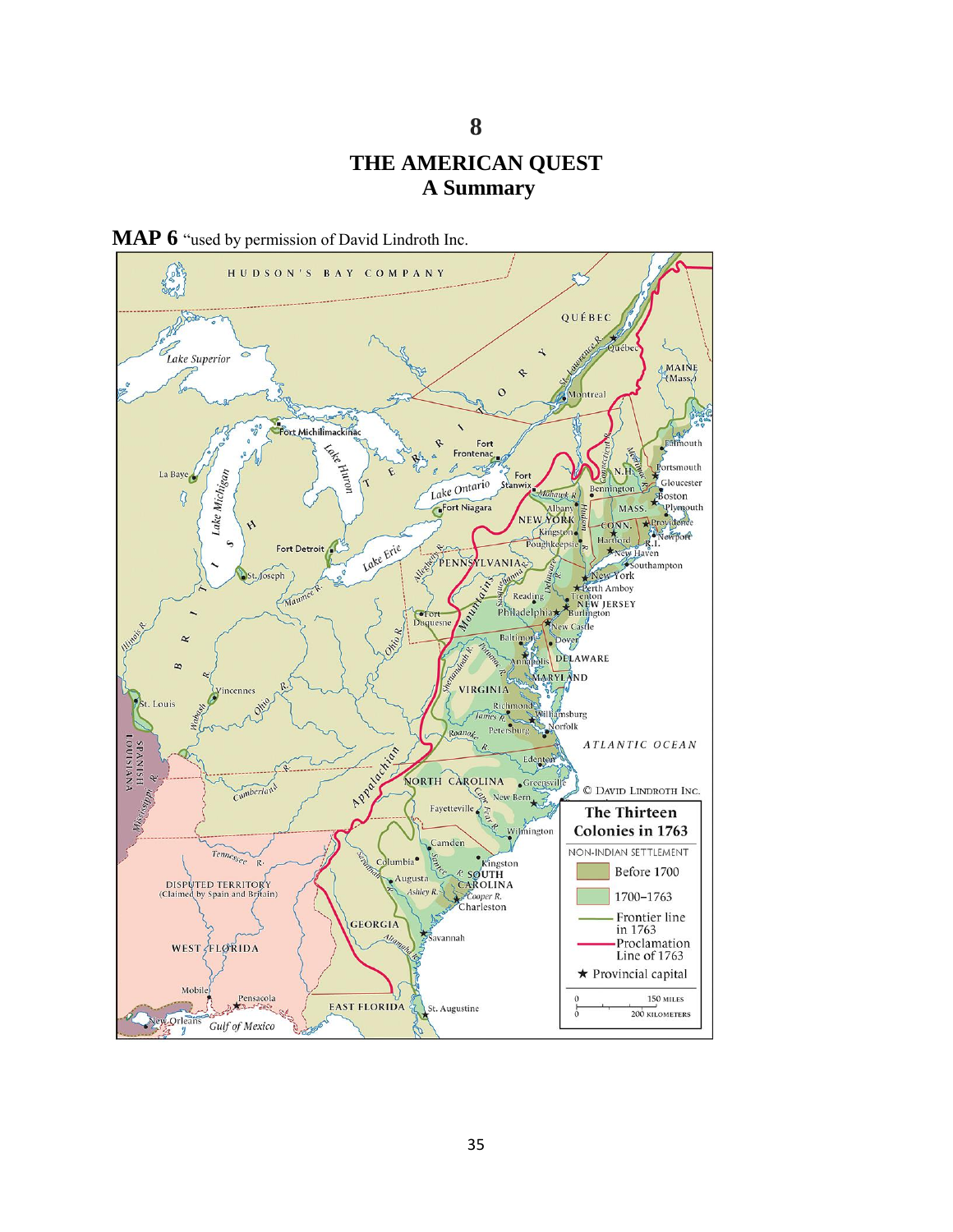In summary, an amazing thing happened between 1761 and 1776. A major cultural transformation occurred during those 15 years. British Americans were happier than rabbits in a cabbage path. They were not only loyal subjects of the king but part of the budding British Empire. They considered themselves to be the freest people in the world**. [Map 6]**

But by 1776 they were no longer British subjects of the king. They were now citizens equal to one another.

We know a good deal of what happened. The French and Indian War (1754-63), won of course, but left a bad taste for the Anglo-American militias toward the British military. King George III immediately prohibited the Anglo-American from crossing the Proclamation Line into the former French and Indian territory. They thought they fought to have that land for future settlements. This was followed by a set of tax laws that violated their consent to them because Americans had no representative in Parliament and never did. They had their own local colonial system of representation.

Furthermore, there were those four original cultural yet incompatible ways of understanding self-government and freedom along with passionate religious differences. Out of that could a new nation conceived in liberty and dedicated to the proposition that all men are created equal" be realized? That was the great question that faced the founders and Americans ever since.

America was settled as British colonies not as a nation. Nor did the Declaration of Independence make a nation. And it took a Civil War (1861-1865) to determine whether the Constitution of the United States of America actually had made a nation.

The colonies organized themselves according to English customs dating back to the Magna Carta of 1215. Common law and the rights of private property, more so then life itself, were central to English Law and its Constitution. The English Bill of Rights (1679) had a profound influence on British Americans. And so did the 1770's Commentaries on English law by the famous British jurist William Blackstone.

The violation of those rights and liberties of the people contained within —24 plus were listed in the Declaration of Independence—were the grounds and justification for Anglo-Americans to declare themselves "Free and Independent States."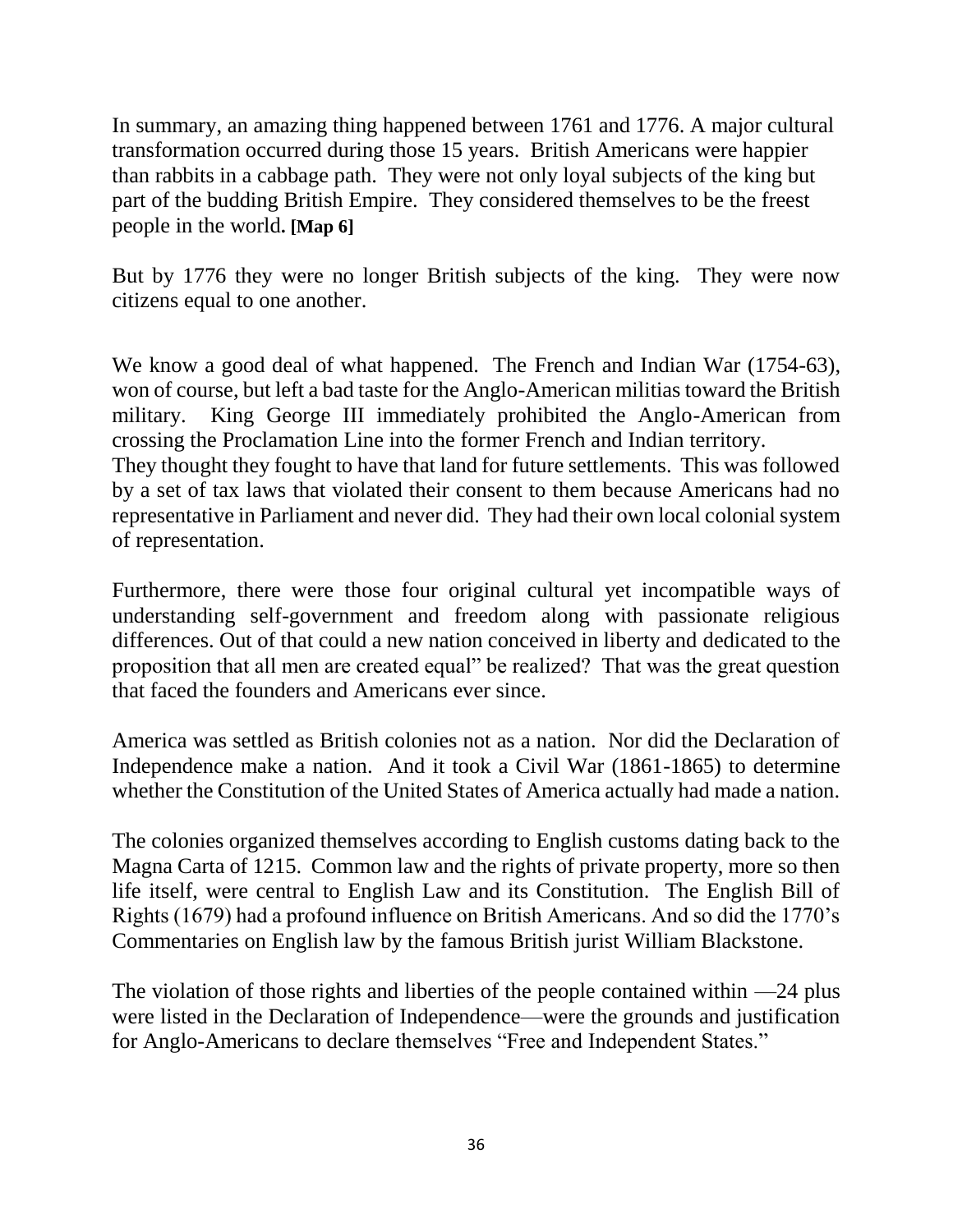This did not make a nation, nor did it make for a workable Confederation of Independent States. For two reasons:

First, the primary goal for all the colonies was to preserve their ways of life and selfgoverning. They wanted first and foremost to get the monkey off their back—the British Empire. But war had to be won first before they obtained that goal.

There was no intent of creating a nation as we know it today. The last thing they wanted was another ruling entity above them. "This is not what we fought for" was the Anti-Federalists chief argument against the U.S. Constitution. It passed only on the condition that it would incorporate a Bill of Rights. Which to the early 1900s was understood primarily to the States.

This, to us, seems rather odd. What about individual rights?

Second, this brings us back to the Second Continental Congress of 1776. Its delegates were authorized to vote for independence with one clear prohibition. Nothing decided in Congress could interfere with a colony's right to govern their "internal affairs." In other words, colonies would govern themselves as they always did.

"Internal affairs" was a sine qua non for a common declaration of independence. No interference in how any colony governed itself is a critical fact often overlooked. There was no nation born on the Fourth of July. Seeds by some were planted, would they take root?

The conditions of 1776 were that the colonies didn't like one another. There was no history of collaboration among the cultural zones discussed above. But there was a history of mutual jealousies, conflicts, discords, and antagonisms. In fact, it would flare up during the war and more so afterwards.

Even though there were 90 declarations of independence proclaimed and written within some colonies; it took the Continental Congress an inordinate amount of time to make the decision.

It frustrated John Adams no end. But they needed a consensus. For as Benjamin Franklin said: "We must hang together or surely we shall hang separately." Whether he actually said that or someone else, it captures the decision crisis faced by the Congress.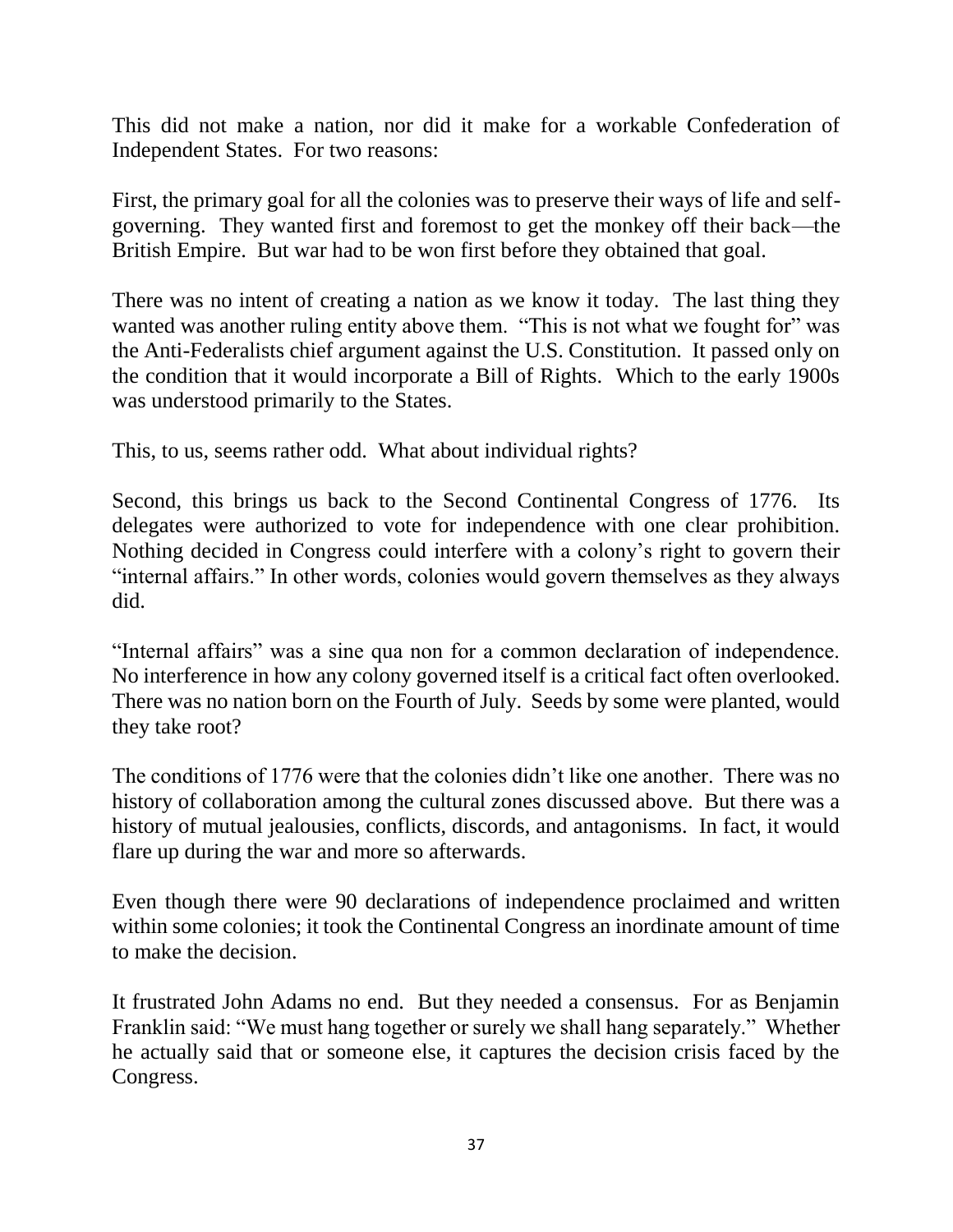Events can foment cultural transformations, for better or worse. If there was any movement toward nation building, it was the Continental Army. Those who joined it came from all the colonies. But given the autonomous powers of the Free and Independent States, Washington had to compete with provincial and county militias as he waged war.

The most he could do was persuade them to cooperate in military strategies. More often they did exactly what they wanted to do, which was to limit their action to local immediate needs of their towns. Counties, and states. It was practically impossible to count on them.

The Free and Independent States agreed to fulfill quotas of enlisted men to the Continental Army along with supplies and money. Most dithered on this if not outright reneged. It explains the tragedies that occurred at Valley Forge—men dying from hunger, hyperthermia, and disease. And officers resigning their commissions and returning to their former colonies.

At Valley Forge, out of exasperation Washington uttered: "I thought we were a nation. Meanwhile some of his generals were engineering with Congress to replace his with General Gates.

The Creed in the preamble of the Declaration of Independence is certainly the Soul of America. But as Madison said: "If men were angels, no government would be necessary." And so a new Constitution was formed in 1787 and submitted to the American people for ratification. The preamble to it is its statement of purpose:

We, the People, of the United States, in order to form a more perfect union, establish justice, insure domestic tranquility, provide for the common defense, promote the general welfare, and to secure the blessings of liberty for ourselves and our posterity, do ordain and establish this Constitution for the United States of America.

It's been written that Franklin, when asked if the people had a new Constitution, responded: "Yes, but do you have the virtue to keep it?" Whether he said it or not the point is au point.

Does the body politic of America have the self-discipline to make and keep a government of the people, by the people, and for the people? It takes self-discipline to treat our fellow citizens with respect, courtesy, good will, and tolerance. Without it, a government of the people, by the people, and for the people will not endure.